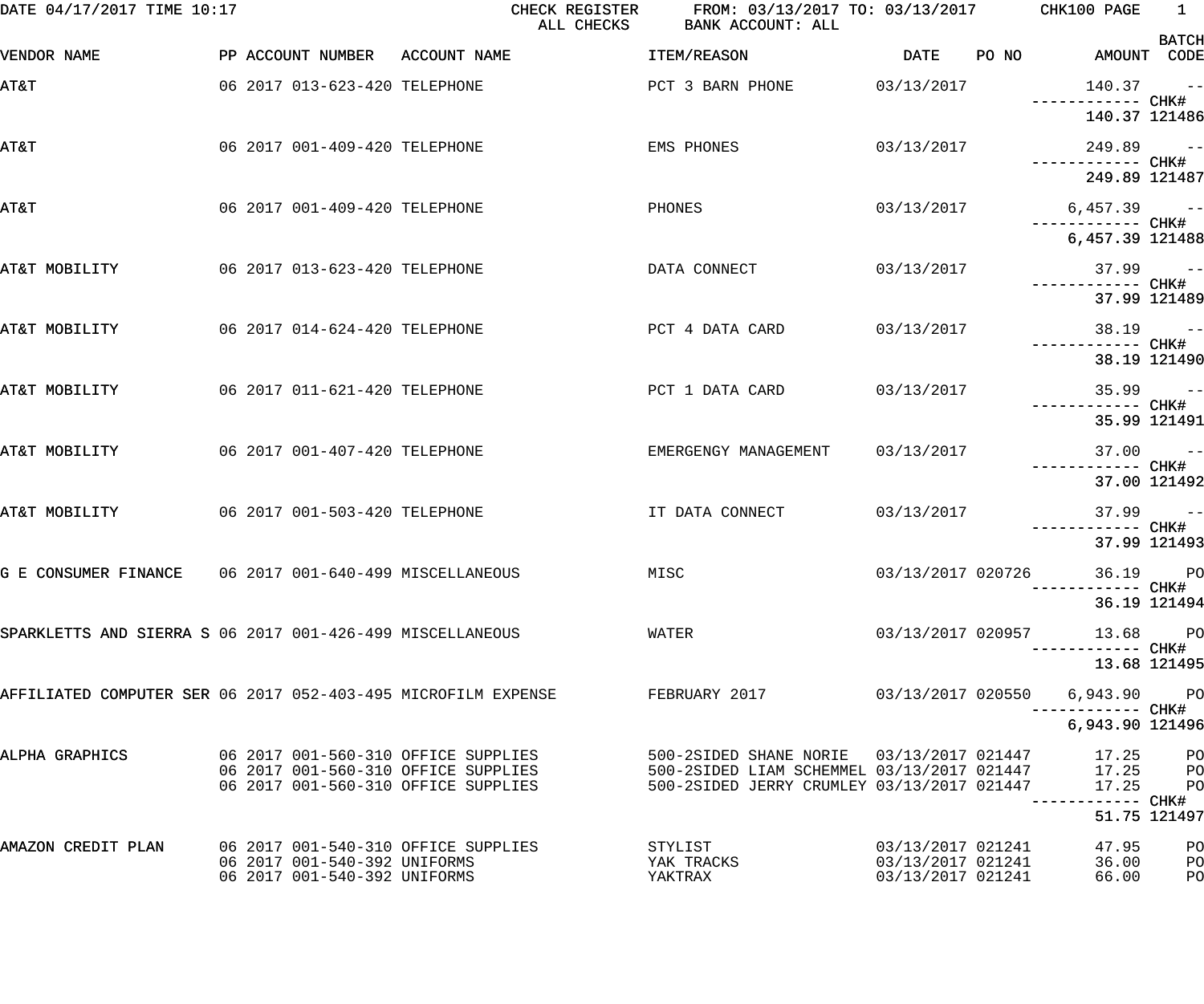|  |  |  |  | DATE 04/17/2017 TIME 10:17 |  |
|--|--|--|--|----------------------------|--|
|--|--|--|--|----------------------------|--|

CHECK REGISTER FROM:  $03/13/2017$  TO:  $03/13/2017$  CHK100 PAGE 2<br>ALL CHECKS BANK ACCOUNT: ALL BANK ACCOUNT: ALL

|                                                              |  |                           |                                                                                                                           |                                                   |                            |       |                   | <b>BATCH</b>  |
|--------------------------------------------------------------|--|---------------------------|---------------------------------------------------------------------------------------------------------------------------|---------------------------------------------------|----------------------------|-------|-------------------|---------------|
| VENDOR NAME                                                  |  |                           | PP ACCOUNT NUMBER ACCOUNT NAME                                                                                            | <b>ITEM/REASON</b>                                | DATE                       | PO NO |                   | AMOUNT CODE   |
|                                                              |  |                           |                                                                                                                           | YAKTRAX                                           | 03/13/2017 021241          |       | 66.00             | PO            |
|                                                              |  |                           | 06  2017  001-540-392  UNIFORMS<br>06  2017  001-540-310  OFFICE  SUPPLIES                                                | PHONE CHARGER                                     | 03/13/2017 021337          |       | 23.73             | PO            |
|                                                              |  |                           | 06 2017 001-540-310 OFFICE SUPPLIES                                                                                       | PHONE CHARGER                                     | 03/13/2017 021337          |       | 23.98             | PO            |
|                                                              |  |                           | 06 2017 001-540-310 OFFICE SUPPLIES                                                                                       | PHONE CHARGES AND BOX                             | 03/13/2017 021337          |       | 26.98             | PO            |
|                                                              |  |                           | 06 2017 001-495-310 OFFICE SUPPLIES                                                                                       | CLOCK                                             | 03/13/2017 021252          |       | 44.46             | PO            |
|                                                              |  |                           | 06 2017 001-510-450 BUILDING MAINTENANCE                                                                                  | WATER METER                                       | 03/13/2017 021239          |       | 329.00            | PO            |
|                                                              |  |                           | 06 2017 011-621-300 SUPPLIES & HARDWARE                                                                                   | FLASH DRIVE                                       | 03/13/2017 021302          |       | 33.99             | PO            |
|                                                              |  |                           | 06 2017 001-476-310 OFFICE SUPPLIES                                                                                       | SHIPPING                                          | 03/13/2017 021111 23.68    |       |                   | PO            |
|                                                              |  |                           | 06 2017 001-476-310 OFFICE SUPPLIES                                                                                       | REPLACEMENT CHAIR FOR JO 03/13/2017 021111 279.99 |                            |       |                   | PO            |
|                                                              |  |                           | 06 2017 001-650-592 AUDIO VISUAL MATERIAL                                                                                 | DVD OVER 1999                                     | 03/13/2017 021266 14.96    |       |                   | PO            |
|                                                              |  |                           | 06 2017 001-650-592 AUDIO VISUAL MATERIAL                                                                                 | <b>BOOKS Example 20</b>                           | 03/13/2017 021278          |       | 18.49             | PO            |
|                                                              |  |                           |                                                                                                                           |                                                   |                            |       | ------------ CHK# |               |
|                                                              |  |                           |                                                                                                                           |                                                   |                            |       | 1,035.21 121498   |               |
|                                                              |  |                           |                                                                                                                           |                                                   |                            |       |                   |               |
| AME 168 INC                                                  |  |                           | 06 2017 011-621-354 MACHINERY REPAIRS                                                                                     | <b>PARTS</b>                                      | 03/13/2017 020144          |       | 246.41            | PO            |
|                                                              |  |                           | 06 2017 011-621-354 MACHINERY REPAIRS                                                                                     | PARTS                                             | 03/13/2017 020144 12.78    |       |                   | PO            |
|                                                              |  |                           | 06 2017 011-621-354 MACHINERY REPAIRS                                                                                     | PARTS                                             | 03/13/2017 020144 496.61   |       |                   | PO            |
|                                                              |  |                           | 06 2017 011-621-354 MACHINERY REPAIRS                                                                                     | <b>PARTS</b>                                      | 03/13/2017 020144 403.86   |       |                   | PO            |
|                                                              |  |                           | 06 2017 011-621-354 MACHINERY REPAIRS                                                                                     | PARTS                                             | 03/13/2017 020144 11.16    |       |                   | PO            |
|                                                              |  |                           |                                                                                                                           |                                                   |                            |       | ------------ CHK# |               |
|                                                              |  |                           |                                                                                                                           |                                                   |                            |       | 1,170.82 121499   |               |
|                                                              |  |                           | ARAMARK UNIFORM & CAREE 06 2017 014-624-392 UNIFORMS - EMPLOYEES & PRI UNIFORMS         03/13/2017 020317    101.86    PO |                                                   |                            |       |                   |               |
|                                                              |  |                           | 06 2017 014-624-392 UNIFORMS - EMPLOYEES & PRI UNIFORMS                                                                   |                                                   | 03/13/2017 020317 101.86   |       |                   | <b>PO</b>     |
|                                                              |  |                           |                                                                                                                           |                                                   |                            |       |                   |               |
|                                                              |  |                           |                                                                                                                           |                                                   |                            |       |                   | 203.72 121500 |
| ARROW INTERNATIONAL 06 2017 001-540-391 MEDICAL SUPPLIES     |  |                           |                                                                                                                           | <b>NEEDLES</b>                                    | 03/13/2017 020304 1,111.18 |       |                   | <b>PO</b>     |
|                                                              |  |                           |                                                                                                                           |                                                   |                            |       | ----------- CHK#  |               |
|                                                              |  |                           |                                                                                                                           |                                                   |                            |       | 1,111.18 121501   |               |
|                                                              |  |                           | ASSOCIATED TIME & PARKI 06 2017 001-495-310 OFFICE SUPPLIES NEW YEAR WHEEL FOR TIME 03/13/2017 021227 197.00 PO           |                                                   |                            |       |                   |               |
|                                                              |  |                           | 06 2017 001-455-310 OFFICE SUPPLIES                                                                                       | UPPER PLATE FOR ARC-E                             | 03/13/2017 021197 182.00   |       |                   | PO            |
|                                                              |  |                           |                                                                                                                           |                                                   |                            |       |                   |               |
|                                                              |  |                           |                                                                                                                           |                                                   |                            |       |                   | 379.00 121502 |
|                                                              |  |                           |                                                                                                                           |                                                   |                            |       |                   |               |
| ATWOOD DISTRIBUTING LP 06 2017 014-624-354 MACHINERY REPAIRS |  |                           |                                                                                                                           | REPAIRS                                           | 03/13/2017 020352          |       | 214.50            | PO            |
|                                                              |  |                           | 06 2017 014-624-300 SUPPLIES & HARDWARE                                                                                   | SUPPLIES                                          | 03/13/2017 020352          |       | 31.14             | PO            |
|                                                              |  |                           |                                                                                                                           |                                                   |                            |       | ------------ CHK# | 245.64 121503 |
|                                                              |  |                           |                                                                                                                           |                                                   |                            |       |                   |               |
| BAKER & TAYLOR COMPANY 06 2017 001-650-590 BOOKS             |  |                           |                                                                                                                           | <b>BOOKS</b>                                      | 03/13/2017 020217          |       | 150.02            | PO            |
|                                                              |  | 06 2017 001-650-590 BOOKS |                                                                                                                           | <b>BOOKS</b>                                      | 03/13/2017 020217          |       | 150.43            | PO            |
|                                                              |  | 06 2017 001-650-590 BOOKS |                                                                                                                           | <b>BOOKS</b>                                      | 03/13/2017 020217          |       | 157.72            | PO            |
|                                                              |  | 06 2017 001-650-590 BOOKS |                                                                                                                           | <b>BOOKS</b>                                      | 03/13/2017 020217          |       | 24.61             | PO            |
|                                                              |  | 06 2017 001-650-590 BOOKS |                                                                                                                           | <b>BOOKS</b>                                      | 03/13/2017 020217          |       | 102.74            | PO            |
|                                                              |  |                           |                                                                                                                           |                                                   |                            |       |                   |               |
|                                                              |  |                           |                                                                                                                           |                                                   |                            |       |                   | 585.52 121504 |
| BANE MACHINERY INC                                           |  |                           | 06 2017 011-621-354 MACHINERY REPAIRS                                                                                     | PARTS                                             | 03/13/2017 020100          |       | 430.51            | PO            |
|                                                              |  |                           |                                                                                                                           |                                                   |                            |       |                   |               |
|                                                              |  |                           |                                                                                                                           |                                                   |                            |       |                   | 430.51 121505 |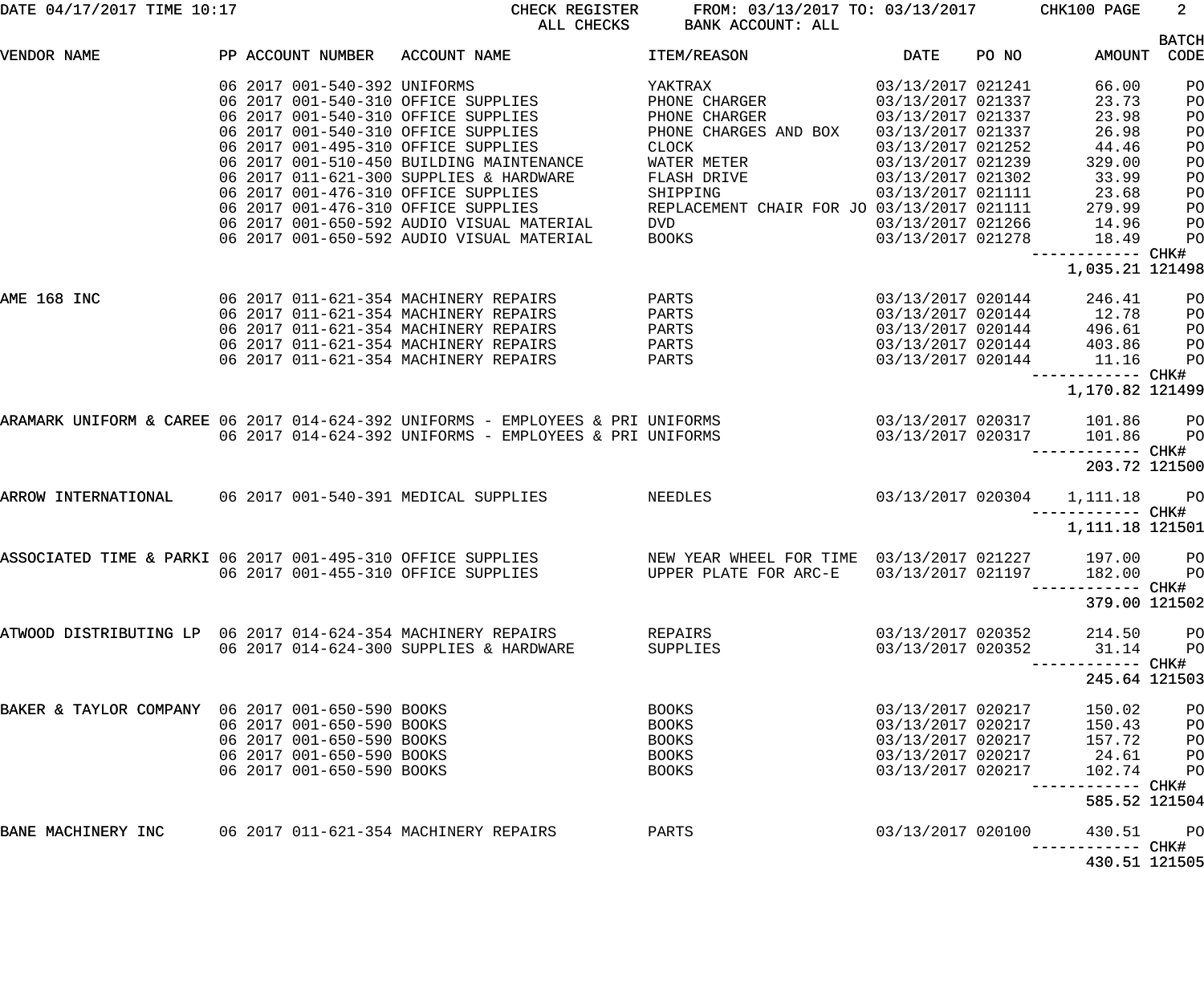| DATE 04/17/2017 TIME 10:17                                      |  |                             | CHECK REGISTER<br>ALL CHECKS                                                                                                      | FROM: 03/13/2017 TO: 03/13/2017 CHK100 PAGE<br>BANK ACCOUNT: ALL |                                        |       |                                    | 3 <sup>7</sup>              |
|-----------------------------------------------------------------|--|-----------------------------|-----------------------------------------------------------------------------------------------------------------------------------|------------------------------------------------------------------|----------------------------------------|-------|------------------------------------|-----------------------------|
| VENDOR NAME                                                     |  | PP ACCOUNT NUMBER           | ACCOUNT NAME                                                                                                                      | ITEM/REASON                                                      | <b>DATE</b>                            | PO NO |                                    | <b>BATCH</b><br>AMOUNT CODE |
|                                                                 |  |                             |                                                                                                                                   |                                                                  |                                        |       |                                    |                             |
| <b>BLACK DEEANN</b>                                             |  | 06 2017 001-503-425 MILEAGE |                                                                                                                                   | MILEAGE NOV 2016 03/13/2017                                      |                                        |       | 13.39                              | $- -$                       |
|                                                                 |  | 06 2017 001-503-425 MILEAGE |                                                                                                                                   | MILEAGE JAN, FEB, MARCH 03/13/2017                               |                                        |       | 13.27                              | $\qquad -$                  |
|                                                                 |  |                             |                                                                                                                                   |                                                                  |                                        |       |                                    | 26.66 121506                |
| BORDEN DAIRY COMPANY 06 2017 001-561-333 FOOD FOR JAIL          |  |                             |                                                                                                                                   | MILK                                                             | 03/13/2017 020383                      |       | 463.04                             | P <sub>O</sub>              |
|                                                                 |  |                             | 06 2017 001-561-333 FOOD FOR JAIL                                                                                                 | MILK                                                             | 03/13/2017 020383                      |       | 405.16                             | P <sub>O</sub>              |
|                                                                 |  |                             |                                                                                                                                   |                                                                  |                                        |       | ------------ CHK#<br>868.20 121507 |                             |
| BOUND TREE MEDICAL LLC 06 2017 001-540-391 MEDICAL SUPPLIES     |  |                             |                                                                                                                                   | MEDICAL SUPPLIES                                                 | 03/13/2017 020294                      |       | 137.98                             | PO                          |
|                                                                 |  |                             | 06 2017 001-540-391 MEDICAL SUPPLIES                                                                                              | MEDICAL SUPPLIES                                                 |                                        |       | 03/13/2017 020294 107.90           | PO                          |
|                                                                 |  |                             | 06 2017 001-540-391 MEDICAL SUPPLIES                                                                                              | MEDICAL SUPPLIES                                                 | 03/13/2017 020294                      |       | 1,450.99                           | PO                          |
|                                                                 |  |                             | 06 2017 001-540-391 MEDICAL SUPPLIES                                                                                              | MEDICAL SUPPLIES                                                 | 03/13/2017 020294                      |       | 1,360.50                           | PO                          |
|                                                                 |  |                             | 06 2017 001-540-391 MEDICAL SUPPLIES<br>06 2017 001-540-456 MEDICAL EQUIPMENT-NON CAPI TRACTION SPLINTS AND KED 03/13/2017 021493 | MEDICAL SUPPLIES                                                 | 03/13/2017 020294                      |       | 1,742.92                           | PO                          |
|                                                                 |  |                             |                                                                                                                                   |                                                                  |                                        |       | 932.96<br>---------- CHK#          | PO                          |
|                                                                 |  |                             |                                                                                                                                   |                                                                  |                                        |       | 5,733.25 121508                    |                             |
| BRINKLEY JASON                                                  |  |                             | 06 2017 001-400-427 CONFERENCE EXPENSE                                                                                            | NACO LEGISLATIVE CONF                                            | 03/13/2017                             |       | $2,130.67$ --<br>------------ CHK# |                             |
|                                                                 |  |                             |                                                                                                                                   |                                                                  |                                        |       | 2,130.67 121509                    |                             |
|                                                                 |  |                             | BRINKLEY JOSHUA R. ATTY 06 2017 001-409-414 JUVENILE CT APPOINTED ATT ST VS DT                                                    |                                                                  | 03/13/2017                             |       | 350.00                             | $\qquad \qquad -$           |
|                                                                 |  |                             | 06 2017 001-409-414 JUVENILE CT APPOINTED ATT ST VS K J C                                                                         |                                                                  | 03/13/2017                             |       | 800.00                             | $-$                         |
|                                                                 |  |                             | 06 2017 001-409-400 COURT APPOINTED ATTORNEYS ST VS EVELYN BOOKER                                                                 |                                                                  | 03/13/2017                             |       | 270.00                             | $\frac{1}{2}$               |
|                                                                 |  |                             |                                                                                                                                   |                                                                  |                                        |       | —————————— CHK#<br>1,420.00 121510 |                             |
| BUFFALO BUSINESS PRODUC 06 2017 001-499-310 OFFICE SUPPLIES     |  |                             |                                                                                                                                   | BADGE HOLDERS FOR VOTER 03/13/2017 021510                        |                                        |       | 19.79                              | P <sub>O</sub>              |
|                                                                 |  |                             | 06 2017 001-499-310 OFFICE SUPPLIES                                                                                               | LEDGER BOOK FOR BOAT SAL 03/13/2017 021510                       |                                        |       | 78.79                              | P <sub>O</sub>              |
|                                                                 |  |                             |                                                                                                                                   |                                                                  |                                        |       |                                    |                             |
|                                                                 |  |                             |                                                                                                                                   |                                                                  |                                        |       | 98.58 121511                       |                             |
| CAREFLITE                                                       |  |                             | 06 2017 001-498-411 EMPLOYEE RECOGNITION                                                                                          | NEW HIRE MEMBERSHIPS                                             | 03/13/2017 020368                      |       | 36.00                              | $P$ O                       |
|                                                                 |  |                             | 06 2017 001-498-411 EMPLOYEE RECOGNITION                                                                                          | NEW HIRE MEMBERSHIPS                                             | 03/13/2017 020368                      |       | 24.00                              | $P$ O                       |
|                                                                 |  |                             |                                                                                                                                   |                                                                  |                                        |       | ------ CHK#                        | 60.00 121512                |
| CARRIKER JULIE                                                  |  |                             | 06 2017 001-560-493 INVESTIGATION EXPENSE                                                                                         | SANE EXAM                                                        | 03/13/2017 021474                      |       | 500.00                             | <b>PO</b>                   |
|                                                                 |  |                             |                                                                                                                                   |                                                                  |                                        |       | 500.00 121513                      |                             |
| CARTER JIM                                                      |  |                             | 06  2017  037-475-427  TRAINING - COUNTY ATTORNEY INVESTIGATOR SCHOOL                                                             |                                                                  | 03/13/2017                             |       | 1,049.49                           | $ -$                        |
|                                                                 |  |                             |                                                                                                                                   |                                                                  |                                        |       | 1,049.49 121514                    |                             |
| CBJ TIRE & ALIGNMENT NR 06 2017 001-560-354 VEHICLE MAINTENANCE |  |                             |                                                                                                                                   | UNIT 27 INSPECTION                                               | 03/13/2017 021112                      |       | 7.00                               | PO                          |
|                                                                 |  |                             | 06 2017 001-560-354 VEHICLE MAINTENANCE                                                                                           | UNIT 36 TIRES                                                    | 03/13/2017 021112                      |       | 795.95                             | PO                          |
|                                                                 |  |                             | 06 2017 001-560-354 VEHICLE MAINTENANCE                                                                                           | UNIT 17 TIRE BALANCE                                             | 03/13/2017 021112                      |       | 54.00                              | PO                          |
|                                                                 |  |                             | 06 2017 012-622-354 MACHINERY REPAIRS                                                                                             | INSPECTION                                                       | 03/13/2017 020300                      |       | 7.00                               | PO                          |
|                                                                 |  |                             | 06 2017 011-621-354 MACHINERY REPAIRS<br>06 2017 011-621-354 MACHINERY REPAIRS                                                    | INSPECTION<br>INSPECTION                                         | 03/13/2017 020214<br>03/13/2017 020214 |       | 7.00<br>7.00                       | PO<br>PO                    |
|                                                                 |  |                             |                                                                                                                                   |                                                                  |                                        |       |                                    |                             |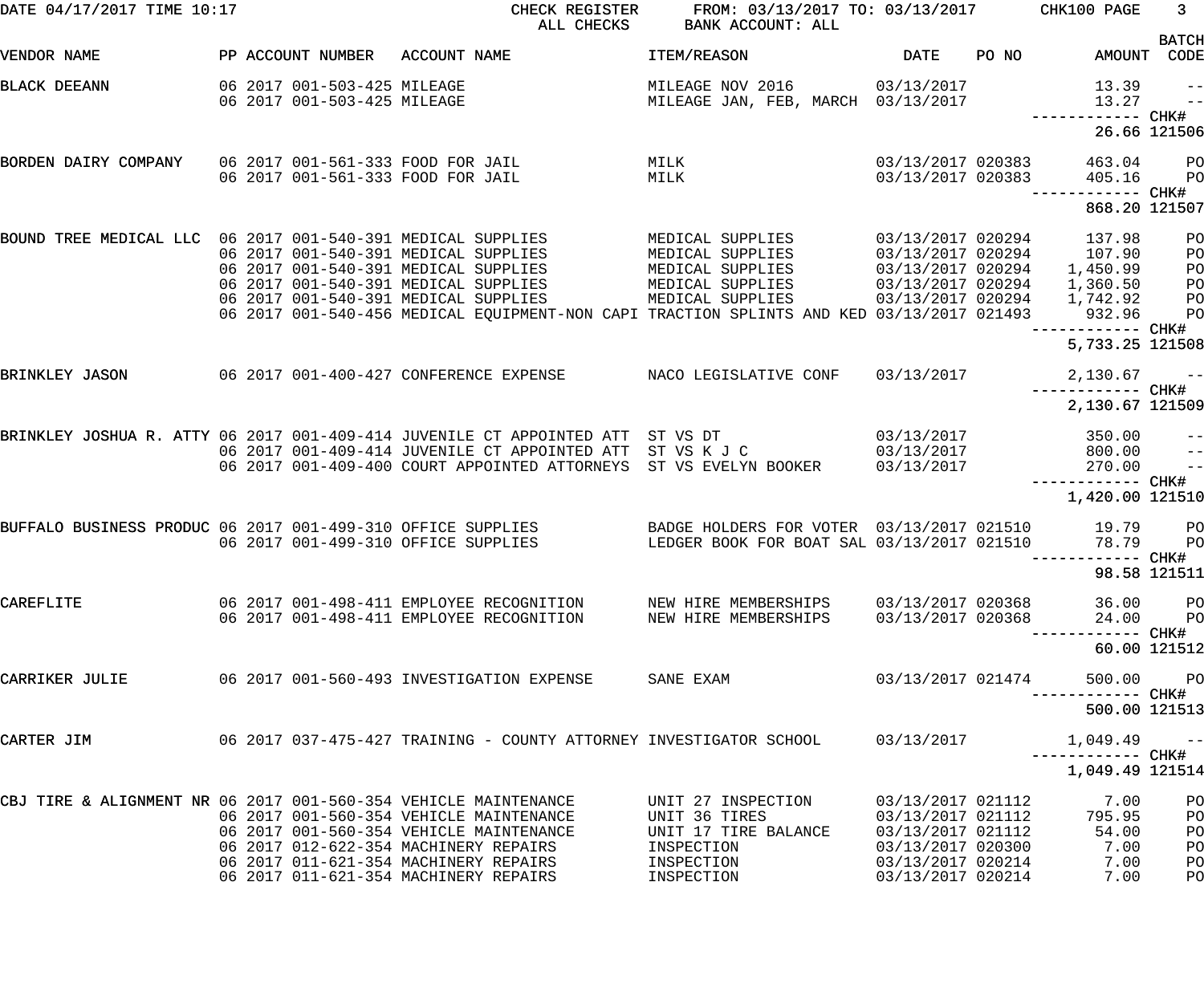| DATE 04/17/2017 TIME 10:17                                     |  | CHECK REGISTER<br>FROM: 03/13/2017 TO: 03/13/2017 CHK100 PAGE<br>ALL CHECKS<br>BANK ACCOUNT: ALL |                                                                                                                                                                                                                 |                                                                  |                                                                                                       |       | $4\overline{ }$                                                 |                                              |
|----------------------------------------------------------------|--|--------------------------------------------------------------------------------------------------|-----------------------------------------------------------------------------------------------------------------------------------------------------------------------------------------------------------------|------------------------------------------------------------------|-------------------------------------------------------------------------------------------------------|-------|-----------------------------------------------------------------|----------------------------------------------|
| VENDOR NAME                                                    |  | PP ACCOUNT NUMBER                                                                                | ACCOUNT NAME                                                                                                                                                                                                    | ITEM/REASON                                                      | DATE                                                                                                  | PO NO | AMOUNT CODE                                                     | <b>BATCH</b>                                 |
|                                                                |  |                                                                                                  | 06 2017 011-621-354 MACHINERY REPAIRS<br>06 2017 011-621-354 MACHINERY REPAIRS<br>06 2017 014-624-303 TIRES & TIRE REPAIRS<br>06 2017 011-621-354 MACHINERY REPAIRS<br>06 2017 011-621-303 TIRES & TIRE REPAIRS | INSPECTION<br>INSPECTION<br>TIRES<br>INSPECTION X 2<br>TIRES     | 03/13/2017 020214<br>03/13/2017 020214<br>03/13/2017 020339<br>03/13/2017 020214<br>03/13/2017 020214 |       | 7.00<br>7.00<br>2,270.00<br>14.00<br>1,350.00                   | PO<br>PO<br>PO<br>PO<br>PO                   |
|                                                                |  |                                                                                                  | 06 2017 001-561-354 VEHICLE MAINTENANCE<br>06 2017 001-560-354 VEHICLE MAINTENANCE<br>06 2017 001-560-354 VEHICLE MAINTENANCE                                                                                   | MOUNT & BALANCE TIRE<br>UNIT 30 NEW TIRE<br>UNIT 34 INSPECTION   | 03/13/2017 020737<br>03/13/2017 021112<br>03/13/2017 021112                                           |       | 54.00<br>43.50<br>7.00<br>------------ CHK#<br>4,630.45 121515  | PO<br>PO<br>PO                               |
| CDCAT                                                          |  |                                                                                                  | 06 2017 001-450-481 ASSN. DUES                                                                                                                                                                                  | 2016 - 2017 MEMBERS DUES 03/13/2017 021579                       | VOID DATE: 03/24/2017                                                                                 |       | 125.00<br>125.00 121516                                         | <b>PO</b>                                    |
| CENGAGE LEARNING INC 06 2017 001-650-590 BOOKS                 |  |                                                                                                  |                                                                                                                                                                                                                 | <b>BOOKS</b>                                                     | 03/13/2017 020749                                                                                     |       | 79.97<br>------------ CHK#                                      | <b>PO</b>                                    |
| CITY OF GAINESVILLE                                            |  | 06 2017 001-510-442 WATER<br>06 2017 001-510-442 WATER                                           |                                                                                                                                                                                                                 | CONTAINER RENTAL FEE<br>ROLL RENTAL FEE                          | 03/13/2017<br>03/13/2017                                                                              |       | 79.97 121517<br>110.70<br>917.56                                | $\hspace{0.1em}$ – $\hspace{0.1em}$<br>$- -$ |
| CLASSEN-BUCK SEMINARS I 06 2017 001-560-429 TRAINING & SCHOOLS |  |                                                                                                  | 06 2017 001-560-429 TRAINING & SCHOOLS<br>06 2017 001-560-429 TRAINING & SCHOOLS                                                                                                                                | TRAINING FOR PARSONS<br>TRAINING FOR SOTO<br>TRAINING FOR DILDAY | 03/13/2017 021362<br>03/13/2017 021362<br>03/13/2017 021490                                           |       | 1,028.26 121518<br>25.00<br>50.00<br>50.00<br>------------ CHK# | P <sub>O</sub><br>P <sub>O</sub><br>PO       |
| CLINICAL PATHOLOGY LABS 06 2017 001-640-346 DRUG TESTING       |  |                                                                                                  |                                                                                                                                                                                                                 | DRUG TESTS                                                       | 03/13/2017 020856                                                                                     |       | 125.00 121519<br>49.50<br>—————————— CHK#<br>49.50 121520       | <b>PO</b>                                    |
|                                                                |  |                                                                                                  | CME AMERICA LLC 		 06 2017 001-540-453 MEDICAL EQUIP REPAIRS 		 PUMP REPAIR                                                                                                                                     |                                                                  | 03/13/2017 020291                                                                                     |       | 313.11 PO<br>-----------         CHK#<br>313.11 121521          |                                              |
|                                                                |  |                                                                                                  | COLE MCNATT GAINESVILLE 06 2017 001-560-354 VEHICLE MAINTENANCE           UNIT 28 OIL CHANGE                                                                                                                    |                                                                  |                                                                                                       |       | 03/13/2017 020184 59.99 PO<br>59.99 121522                      |                                              |
|                                                                |  |                                                                                                  | COMER DERRELL ATTORNEY 06 2017 001-409-400 COURT APPOINTED ATTORNEYS ST VS DONNA L BOLF                                                                                                                         |                                                                  | 03/13/2017                                                                                            |       | $310.00 - -$                                                    |                                              |
| COMMUNITY LUMBER CO                                            |  |                                                                                                  | 06 2017 012-622-304 CULVERTS<br>06 2017 013-623-300 SUPPLIES & HARDWARE                                                                                                                                         | CULVERT BAND<br>SUPPLIES                                         | 03/13/2017 020449                                                                                     |       | 310.00 121523<br>03/13/2017 021497 39.00 PO<br>42.57 PO         |                                              |
|                                                                |  |                                                                                                  | CONSTELLATION NEWENERGY 06 2017 001-510-440 ELECTRICITY                                                                                                                                                         | 300 CR 451                                                       | 03/13/2017                                                                                            |       | 81.57 121524<br>$5,317.13$ --                                   |                                              |
|                                                                |  |                                                                                                  |                                                                                                                                                                                                                 |                                                                  |                                                                                                       |       | 5, 317.13 121525                                                |                                              |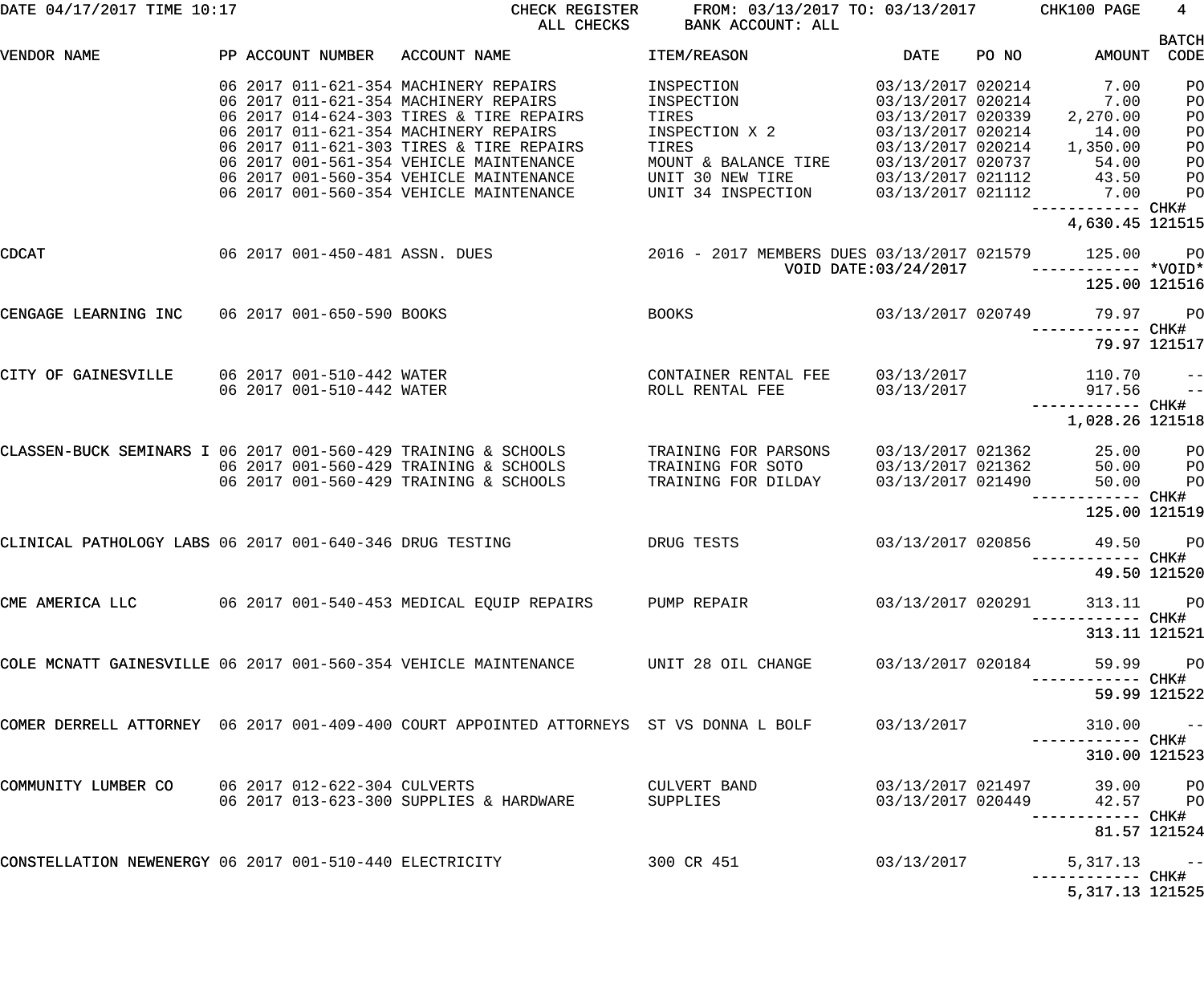| DATE 04/17/2017 TIME 10:17                                         |  |  |                            | CHECK REGISTER<br>ALL CHECKS                                                                           | BANK ACCOUNT: ALL                                                                                                                                      | FROM: 03/13/2017 TO: 03/13/2017 CHK100 PAGE |       |                   | $5 -$          |
|--------------------------------------------------------------------|--|--|----------------------------|--------------------------------------------------------------------------------------------------------|--------------------------------------------------------------------------------------------------------------------------------------------------------|---------------------------------------------|-------|-------------------|----------------|
| VENDOR NAME                                                        |  |  |                            | PP ACCOUNT NUMBER ACCOUNT NAME                                                                         | ITEM/REASON                                                                                                                                            | DATE                                        | PO NO | AMOUNT CODE       | <b>BATCH</b>   |
|                                                                    |  |  |                            |                                                                                                        |                                                                                                                                                        |                                             |       |                   |                |
| COOKE CO APPRAISAL DIST 06 2017 001-409-477 TAX APPRAISAL DISTRICT |  |  |                            |                                                                                                        | 2ND QTR APPRAISAL FEE FY 03/13/2017 020569                                                                                                             |                                             |       | 67,301.79         | PO             |
|                                                                    |  |  |                            | 06 2017 001-409-478 TAX COLLECTION EXPENSE                                                             | 2ND QTR COLLECTION FEE F 03/13/2017 020569                                                                                                             |                                             |       | 19,350.58         | PO             |
|                                                                    |  |  |                            | 06 2017 001-409-478 TAX COLLECTION EXPENSE                                                             | 2ND QTR REIMBURSEABLES F 03/13/2017 020569                                                                                                             |                                             |       | 509.94            | PO             |
|                                                                    |  |  |                            | 06 2017 019-628-499 MISCELLANEOUS                                                                      |                                                                                                                                                        |                                             |       |                   | PO             |
|                                                                    |  |  |                            | 06 2017 019-628-499 MISCELLANEOUS                                                                      |                                                                                                                                                        |                                             |       |                   | PO             |
|                                                                    |  |  |                            | 06 2017 019-628-499 MISCELLANEOUS                                                                      | 2ND QTR REIMBURSEABLES F 03/13/2017 020569 0.10<br>2ND QTR COLLECTION FEE F 03/13/2017 020569 3.90<br>2ND QTR APPRAISAL FEE FY 03/13/2017 020569 13.54 |                                             |       |                   | PO             |
|                                                                    |  |  |                            |                                                                                                        |                                                                                                                                                        |                                             |       | ------------ CHK# |                |
|                                                                    |  |  |                            |                                                                                                        |                                                                                                                                                        |                                             |       | 87, 179.85 121526 |                |
|                                                                    |  |  |                            |                                                                                                        |                                                                                                                                                        |                                             |       |                   |                |
| COOKE CO TAX A/C                                                   |  |  |                            | 06 2017 011-621-354 MACHINERY REPAIRS                                                                  | 89 MACK 10977 03/13/2017 021512                                                                                                                        |                                             |       | 7.50              | PO             |
|                                                                    |  |  |                            | 06 2017 011-621-354 MACHINERY REPAIRS                                                                  | 2002 SPARTA TRAILER 1024 03/13/2017 021512                                                                                                             |                                             |       | 7.50              | PO             |
|                                                                    |  |  |                            | 06 2017 011-621-354 MACHINERY REPAIRS                                                                  | 98 FRTLINER 09462                                                                                                                                      | 03/13/2017 021512                           |       | 7.50              | PO             |
|                                                                    |  |  |                            | 06 2017 011-621-354 MACHINERY REPAIRS                                                                  | 87 MACK 07342                                                                                                                                          | $03/13/2017$ 021512                         |       | 7.50              | PO             |
|                                                                    |  |  |                            | 06 2017 011-621-354 MACHINERY REPAIRS                                                                  | INSPECTION 2014 TRL 0239 03/13/2017 021545                                                                                                             |                                             |       | 7.50              | PO             |
|                                                                    |  |  |                            | 06 2017 011-621-354 MACHINERY REPAIRS                                                                  | INSPECTION 1998 FRTL 887 03/13/2017 021545                                                                                                             |                                             |       | 7.50              | PO             |
|                                                                    |  |  |                            | 06 2017 001-560-354 VEHICLE MAINTENANCE                                                                | REGISTRATION UNIT 34 03/13/2017 021550                                                                                                                 |                                             |       | 7.50              | PO             |
|                                                                    |  |  |                            | 06 2017 012-622-354 MACHINERY REPAIRS                                                                  | 2004 PIPE TRAILER 02127 03/13/2017 021512                                                                                                              |                                             |       | 7.50              | PO             |
|                                                                    |  |  |                            |                                                                                                        |                                                                                                                                                        |                                             |       |                   |                |
|                                                                    |  |  |                            |                                                                                                        |                                                                                                                                                        |                                             |       | 60.00 121527      |                |
| COOKE COUNTY CRUSHED ST 06 2017 013-623-302 GRAVEL                 |  |  |                            |                                                                                                        | GRADE 2 BASE                                                                                                                                           | 03/13/2017 020434                           |       | 287.04            | PO             |
|                                                                    |  |  | 06 2017 012-622-302 GRAVEL |                                                                                                        | GRADE 2 BASE                                                                                                                                           | 03/13/2017 021309                           |       | 2,283.12          | P <sub>O</sub> |
|                                                                    |  |  | 06 2017 012-622-302 GRAVEL |                                                                                                        | GRADE 2 BASE                                                                                                                                           | 03/13/2017 020236                           |       | 6,124.56          | P <sub>O</sub> |
|                                                                    |  |  | 06 2017 012-622-302 GRAVEL |                                                                                                        | GRADE 2 BASE                                                                                                                                           | 03/13/2017 020236                           |       | 7,450.14          | P <sub>O</sub> |
|                                                                    |  |  |                            |                                                                                                        |                                                                                                                                                        |                                             |       |                   |                |
|                                                                    |  |  | 06 2017 012-622-302 GRAVEL |                                                                                                        | GRADE 2 BASE                                                                                                                                           | 03/13/2017 020236                           |       | 8,444.46          | P <sub>O</sub> |
|                                                                    |  |  |                            |                                                                                                        |                                                                                                                                                        |                                             |       | ----------- CHK#  |                |
|                                                                    |  |  |                            |                                                                                                        |                                                                                                                                                        |                                             |       | 24,589.32 121528  |                |
|                                                                    |  |  |                            | CORPORATE BILLING LLC 06 2017 011-621-354 MACHINERY REPAIRS                                            | REPAIRS VOLVO                                                                                                                                          | 03/13/2017 020088                           |       | 4,818.18          | $_{\rm PO}$    |
|                                                                    |  |  |                            | 06 2017 011-621-354 MACHINERY REPAIRS                                                                  | SENSOR                                                                                                                                                 | 03/13/2017 020088                           |       | 47.93             | <b>PO</b>      |
|                                                                    |  |  |                            |                                                                                                        |                                                                                                                                                        |                                             |       |                   |                |
|                                                                    |  |  |                            |                                                                                                        |                                                                                                                                                        |                                             |       | 4,866.11 121529   |                |
|                                                                    |  |  |                            |                                                                                                        |                                                                                                                                                        | 03/13/2017 019833                           |       | 930.00            | <b>PO</b>      |
|                                                                    |  |  |                            |                                                                                                        |                                                                                                                                                        |                                             |       | --------- CHK#    |                |
|                                                                    |  |  |                            |                                                                                                        |                                                                                                                                                        |                                             |       | 930.00 121530     |                |
| COURT OF APPEALS                                                   |  |  |                            | 06 2017 001-208-150 DUE TO 2ND COURT OF APPEAL APPELLATE JUDICAIL SYS 03/13/2017                       |                                                                                                                                                        |                                             |       | 110.00            | $ -$           |
|                                                                    |  |  |                            | 06 2017 001-208-150 DUE TO 2ND COURT OF APPEAL APPELLATE JUDICIAL SYST 03/13/2017                      |                                                                                                                                                        |                                             |       | 195.00            | $\frac{1}{2}$  |
|                                                                    |  |  |                            |                                                                                                        |                                                                                                                                                        |                                             |       |                   |                |
|                                                                    |  |  |                            |                                                                                                        |                                                                                                                                                        |                                             |       | 305.00 121531     |                |
|                                                                    |  |  |                            | CULPEPPER PLUMBING & A/ 06 2017 001-510-350 BUILDING REPAIRS REPLACE HEATER AT JAIL 03/13/2017 020494  |                                                                                                                                                        |                                             |       | 5,350.70          | <b>PO</b>      |
|                                                                    |  |  |                            |                                                                                                        |                                                                                                                                                        |                                             |       | 5,350.70 121532   |                |
|                                                                    |  |  |                            | DALLAS DOOR & SUPPLY CO 06 2017 001-510-350 BUILDING REPAIRS DOOR FOR JUSTICE CENTER 03/13/2017 021207 |                                                                                                                                                        |                                             |       | 2,591.55          | <b>PO</b>      |
|                                                                    |  |  |                            |                                                                                                        |                                                                                                                                                        |                                             |       |                   |                |
|                                                                    |  |  |                            |                                                                                                        |                                                                                                                                                        |                                             |       | 2,591.55 121533   |                |
| DELL MARKETING LP                                                  |  |  |                            | 06 2017 001-503-452 COMPUTER EQUIPMENT                                                                 | DELL MONITOR                                                                                                                                           | 03/13/2017 021522                           |       | 379.58            | PО             |
|                                                                    |  |  |                            | 06 2017 001-503-452 COMPUTER EQUIPMENT                                                                 | DELL MONITOR                                                                                                                                           | 03/13/2017 021522                           |       | 379.58            | PO             |
|                                                                    |  |  |                            | 06 2017 001-503-452 COMPUTER EQUIPMENT                                                                 | DELL MONITOR                                                                                                                                           | 03/13/2017 021522                           |       | 379.58            | PO             |
|                                                                    |  |  |                            |                                                                                                        |                                                                                                                                                        |                                             |       |                   |                |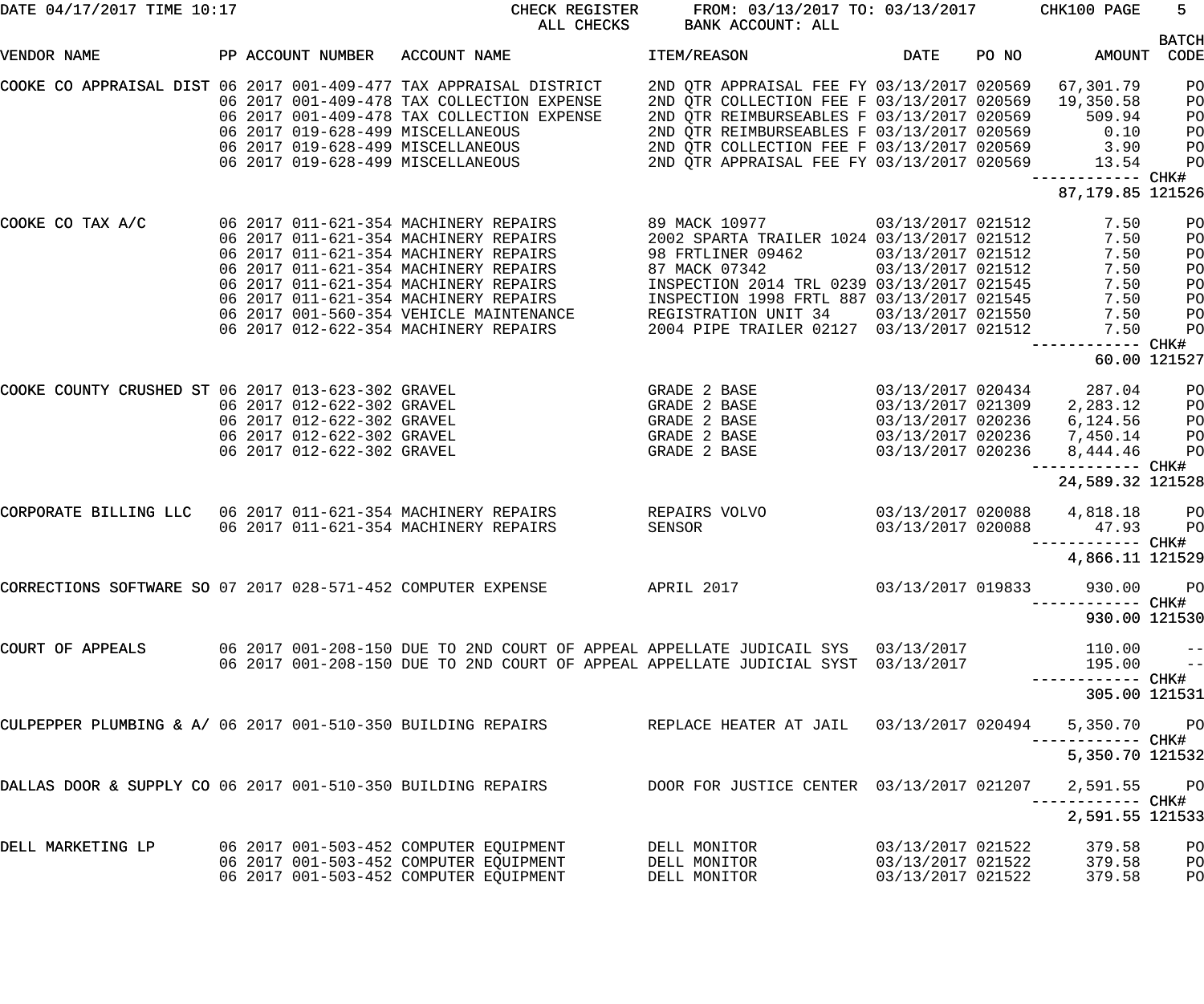| DATE 04/17/2017 TIME 10:17                                       |                               | CHECK REGISTER<br>ALL CHECKS                                                                                             | FROM: 03/13/2017 TO: 03/13/2017 CHK100 PAGE<br>BANK ACCOUNT: ALL |                      |                                      | 6            |
|------------------------------------------------------------------|-------------------------------|--------------------------------------------------------------------------------------------------------------------------|------------------------------------------------------------------|----------------------|--------------------------------------|--------------|
| VENDOR NAME                                                      |                               | PP ACCOUNT NUMBER ACCOUNT NAME                                                                                           | <b>ITEM/REASON</b>                                               | DATE                 | PO NO AMOUNT CODE                    | <b>BATCH</b> |
|                                                                  |                               | 06 2017 001-503-310 OFFICE SUPPLIES DELL SPEAKERS FOR STOCK 03/13/2017 021514                                            |                                                                  |                      | 262.40 PO                            |              |
|                                                                  |                               |                                                                                                                          |                                                                  |                      | ------------ CHK#<br>1,401.14 121534 |              |
| DENCO AREA 911 DISTRICT 06 2017 001-560-429 TRAINING & SCHOOLS   |                               |                                                                                                                          | TRAINING FOR CUNNINGHAM 03/13/2017 021352                        |                      | 25.00 PO<br>$---------$ *VOID*       |              |
|                                                                  |                               |                                                                                                                          |                                                                  | VOID DATE:03/16/2017 | 25.00 121535                         |              |
| DISH NETWORK                                                     | 06 2017 001-540-420 TELEPHONE |                                                                                                                          | 125 W CR 465 03/13/2017                                          |                      | $100.50 -$                           |              |
|                                                                  |                               |                                                                                                                          |                                                                  |                      | ------------ CHK#<br>100.50 121536   |              |
| DRAKE ROY PHD                                                    |                               | 06 2017 001-561-490 PHYSICAL                                   PSYCH EVAL - SANDOVAL     03/13/2017 021454               |                                                                  |                      | 125.00 PO                            |              |
|                                                                  |                               |                                                                                                                          |                                                                  |                      | 125.00 121537                        |              |
| DUSTIN OFFICE SUPPLY 07 2017 028-571-463 COPIER MAINTENANCE      |                               |                                                                                                                          | OVERAGE ON COPIES 03/13/2017 019842 22.28 PO                     |                      |                                      |              |
|                                                                  |                               |                                                                                                                          |                                                                  |                      | 22.28 121538                         |              |
| ECONO SIGN LLC $06\ 2017\ 012-622-300$ SUPPLIES & HARDWARE       |                               |                                                                                                                          |                                                                  |                      |                                      |              |
|                                                                  |                               |                                                                                                                          |                                                                  |                      | 85.90 121539                         |              |
| EDDIE DULOCK JR          06 2017 001-560-354 VEHICLE MAINTENANCE |                               |                                                                                                                          | REPAIRS TO UNIT 3 03/13/2017 021460 1,005.17 PO                  |                      |                                      |              |
|                                                                  |                               |                                                                                                                          |                                                                  |                      | 1,005.17 121540                      |              |
| EDWARDS CANVAS INC 06 2017 014-624-354 MACHINERY REPAIRS         |                               |                                                                                                                          | <b>BEARINGS</b>                                                  |                      |                                      |              |
|                                                                  |                               |                                                                                                                          |                                                                  |                      | 63.41 121541                         |              |
|                                                                  |                               | ELDRIDGE LEWIS      06 2017 013-623-354 MACHINERY REPAIRS      REPAIRS 1989 FORD TRUCK 03/13/2017 020431   5,214.00   PO |                                                                  |                      | ------------ CHK#                    |              |
|                                                                  |                               |                                                                                                                          |                                                                  |                      | 5,214.00 121542                      |              |
|                                                                  |                               | ENDRES WATER WELL SERVI 06 2017 013-623-306 CONTRACT SERVICES SERVICE WATER WELL 03/13/2017 021401                       |                                                                  |                      | 2,669.48                             | <b>PO</b>    |
|                                                                  |                               |                                                                                                                          |                                                                  |                      | 2,669.48 121543                      |              |
| FASTENAL COMPANY                                                 |                               | 06 2017 011-621-300 SUPPLIES & HARDWARE<br>06 2017 012-622-300 SUPPLIES & HARDWARE                                       | SUPPLIES<br>CLEAN CHOICE WIPES                                   |                      |                                      |              |
|                                                                  |                               | 06 2017 001-510-450 BUILDING MAINTENANCE<br>06 2017 012-622-300 SUPPLIES & HARDWARE                                      | SCREWS<br>TOWELS                                                 |                      |                                      |              |
|                                                                  |                               |                                                                                                                          |                                                                  |                      | 395.34 121544                        |              |
|                                                                  |                               | FIRE & SAFETY INC     06 2017 001-510-450 BUILDING MAINTENANCE     FIRE INSPECTION JUSTICE 03/13/2017 020483             |                                                                  |                      | 2,446.00                             | <b>PO</b>    |
|                                                                  |                               |                                                                                                                          |                                                                  |                      | ------------ CHK#<br>2,446.00 121545 |              |
| FLEITMAN WADE                                                    | 06 2017 001-510-425 MILEAGE   |                                                                                                                          | CORRECTIONS OFFICER COU 03/13/2017                               |                      | 277.13                               | $-$          |
|                                                                  | 06 2017 001-510-425 MILEAGE   |                                                                                                                          | ORRECTIONS OFFICER COU 03/13/2017                                |                      | 356.31                               | $ -$         |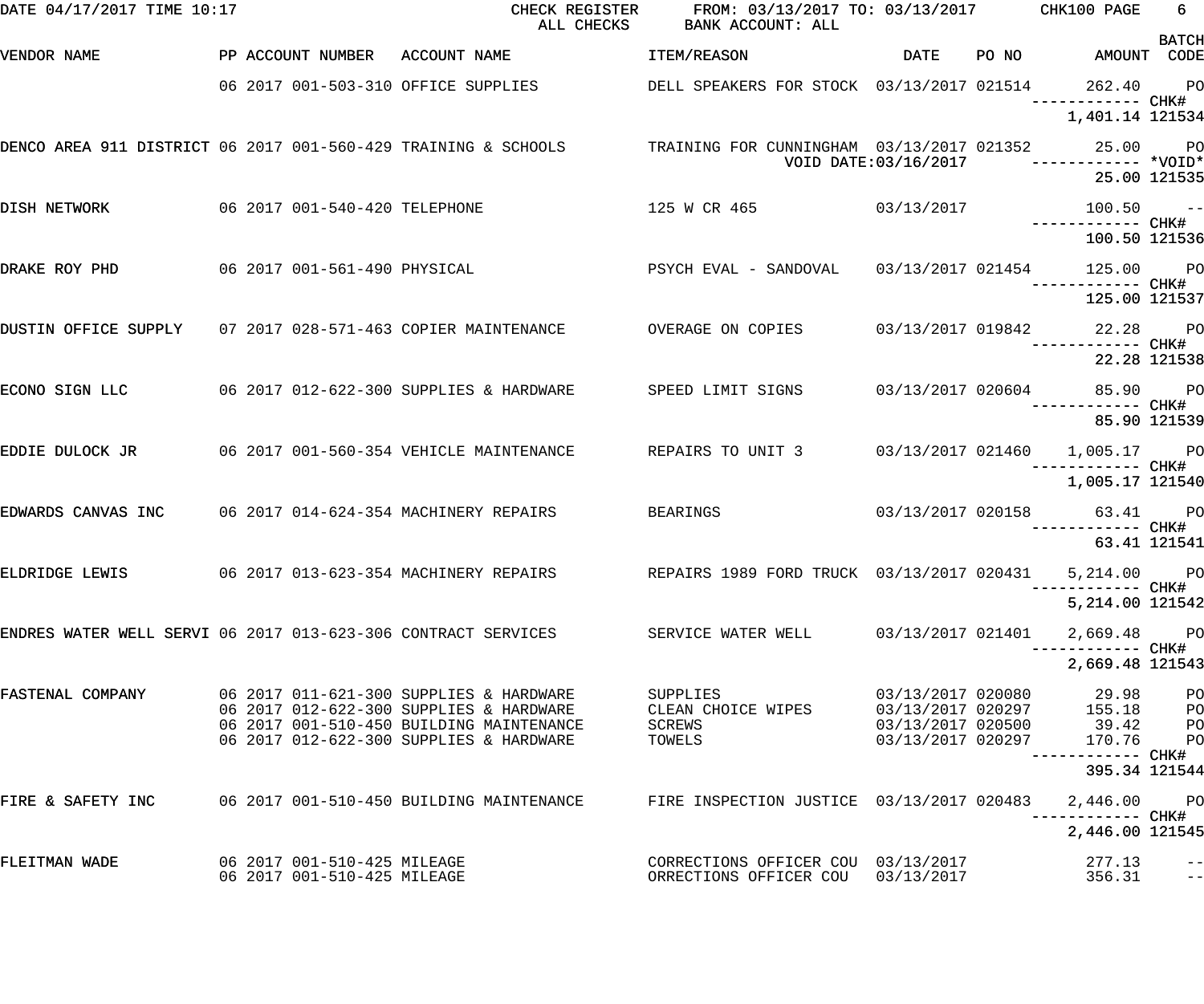| DATE 04/17/2017 TIME 10:17                                                                |  |                                                                                                                         | CHECK REGISTER<br>ALL CHECKS                                                                                                                                                                         | FROM: 03/13/2017 TO: 03/13/2017 CHK100 PAGE<br>BANK ACCOUNT: ALL                                     |                                                                                  |                                              | $7 -$                                                                |
|-------------------------------------------------------------------------------------------|--|-------------------------------------------------------------------------------------------------------------------------|------------------------------------------------------------------------------------------------------------------------------------------------------------------------------------------------------|------------------------------------------------------------------------------------------------------|----------------------------------------------------------------------------------|----------------------------------------------|----------------------------------------------------------------------|
| VENDOR NAME                                                                               |  |                                                                                                                         | PP ACCOUNT NUMBER ACCOUNT NAME                                                                                                                                                                       | <b>ITEM/REASON</b>                                                                                   | DATE                                                                             | PO NO AMOUNT CODE                            | <b>BATCH</b>                                                         |
|                                                                                           |  |                                                                                                                         |                                                                                                                                                                                                      |                                                                                                      |                                                                                  | 633.44 121546                                |                                                                      |
| FOSTER VICKI LINN                                                                         |  |                                                                                                                         |                                                                                                                                                                                                      | 06 2017 001-409-400 COURT APPOINTED ATTORNEYS ST VS DARREN HALL, JR 03/13/2017                       |                                                                                  | 305.00                                       | $\sim$ $ -$                                                          |
|                                                                                           |  |                                                                                                                         |                                                                                                                                                                                                      |                                                                                                      |                                                                                  | 305.00 121547                                |                                                                      |
| FRAZER LTD                                                                                |  |                                                                                                                         |                                                                                                                                                                                                      | 06 2017 001-540-354 VEHICLE MAINTENANCE AIR BAGS                                                     |                                                                                  | 03/13/2017 020281   1,108.87                 | <b>PO</b>                                                            |
|                                                                                           |  |                                                                                                                         |                                                                                                                                                                                                      |                                                                                                      |                                                                                  | 1,108.87 121548                              |                                                                      |
| G E CONSUMER FINANCE                                                                      |  | 06 2017 001-561-336 MEDICAL SUPPLIES<br>06 2017 001-503-310 OFFICE SUPPLIES<br>06 2017 001-540-310 OFFICE SUPPLIES      |                                                                                                                                                                                                      | MEDICAL SUPPLIES 03/13/2017 021484<br>NETGEAR ROUTER<br>OFFICE SUPPLIES                              | 03/13/2017 021513                                                                | 69.60<br>03/13/2017 021430 119.00<br>204.86  | P <sub>O</sub><br>P <sub>O</sub><br>P <sub>O</sub>                   |
|                                                                                           |  | 06 2017 001-540-354 VEHICLE MAINTENANCE<br>06 2017 059-562-499 MISCELLANEOUS<br>06 2017 001-465-185 DISTRICT PETIT JURY |                                                                                                                                                                                                      | VEHICLE MAINTAINENCE<br>MICROWAVES<br>JURY SUPPLIES FOR DISTRI 03/13/2017 021576                     | 03/13/2017 021513                                                                | 158.59<br>03/13/2017 021539 245.00<br>126.49 | P <sub>O</sub><br>P <sub>O</sub><br>P <sub>O</sub>                   |
|                                                                                           |  |                                                                                                                         |                                                                                                                                                                                                      |                                                                                                      |                                                                                  | ------------ CHK#<br>923.54 121549           |                                                                      |
| GAINESVILLE DAILY REGIS 06 2017 001-409-430 LEGAL NOTICES                                 |  |                                                                                                                         |                                                                                                                                                                                                      | ROCK BID                                                                                             | 03/13/2017 021148                                                                | 129.30                                       | PO                                                                   |
|                                                                                           |  |                                                                                                                         |                                                                                                                                                                                                      |                                                                                                      |                                                                                  | 129.30 121550                                |                                                                      |
| GAINESVILLE PRINTING CO 06 2017 001-560-310 OFFICE SUPPLIES                               |  |                                                                                                                         |                                                                                                                                                                                                      | STOLEN ARTICLE FORM 03/13/2017 021411 96.15                                                          |                                                                                  |                                              | $P$ O                                                                |
|                                                                                           |  |                                                                                                                         |                                                                                                                                                                                                      |                                                                                                      |                                                                                  |                                              | 96.15 121551                                                         |
| GALLS LLC                                                                                 |  |                                                                                                                         | 06 2017 001-540-392 UNIFORMS<br>06 2017 001-560-392 UNIFORMS -EMPLOYEES & PRI SHIPPING<br>06 2017 001-560-392 UNIFORMS -EMPLOYEES & PRI SHIRT<br>06 2017 001-560-392 UNIFORMS -EMPLOYEES & PRI PANTS | PATCHES<br>06 2017 001-560-392 UNIFORMS  -EMPLOYEES & PRI BODYSHIELD UNIFORM SHIRT 03/13/2017 021390 | 03/13/2017 020277<br>03/13/2017 021390<br>03/13/2017 021390<br>03/13/2017 021390 | 33.00<br>77.99<br>13.75<br>53.74             | P <sub>O</sub><br>P <sub>O</sub><br>P <sub>O</sub><br>PO<br>40.30 PO |
|                                                                                           |  |                                                                                                                         |                                                                                                                                                                                                      |                                                                                                      |                                                                                  | 218.78 121552                                |                                                                      |
| GEO J CARROLL & SON FUN 06 2017 001-409-419 INDIGENT BURIAL                               |  |                                                                                                                         |                                                                                                                                                                                                      | INDIGENT CREMATION                                                                                   | 03/13/2017 021506                                                                | 600.00                                       | <b>PO</b>                                                            |
|                                                                                           |  |                                                                                                                         |                                                                                                                                                                                                      |                                                                                                      |                                                                                  | ----------- CHK#<br>600.00 121553            |                                                                      |
| GOLDEN TRIANGLE FIRE PR 06 2017 001-510-450 BUILDING MAINTENANCE                          |  |                                                                                                                         |                                                                                                                                                                                                      | FIRE INSPECTION ANNEX                                                                                | 03/13/2017 020611                                                                | 730.00 PO                                    |                                                                      |
|                                                                                           |  |                                                                                                                         |                                                                                                                                                                                                      |                                                                                                      |                                                                                  | 730.00 121554                                |                                                                      |
| GOODWIN J STANLEY ATTY 06 2017 001-409-400 COURT APPOINTED ATTORNEYS ST VS RICHARD SANTOS |  |                                                                                                                         |                                                                                                                                                                                                      | 06 2017 001-409-400 COURT APPOINTED ATTORNEYS ST VS DWIGHT D EVANS                                   | 03/13/2017<br>03/13/2017                                                         | $510.00 - -$<br>$3,980.00 - -$               |                                                                      |
|                                                                                           |  |                                                                                                                         |                                                                                                                                                                                                      |                                                                                                      |                                                                                  | 4,490.00 121555                              |                                                                      |
| GRIFFIN PHYLLIS                                                                           |  |                                                                                                                         |                                                                                                                                                                                                      |                                                                                                      | 03/13/2017                                                                       | 5.35                                         | $\sim$ $ -$                                                          |
|                                                                                           |  |                                                                                                                         |                                                                                                                                                                                                      |                                                                                                      |                                                                                  |                                              | 5.35 121556                                                          |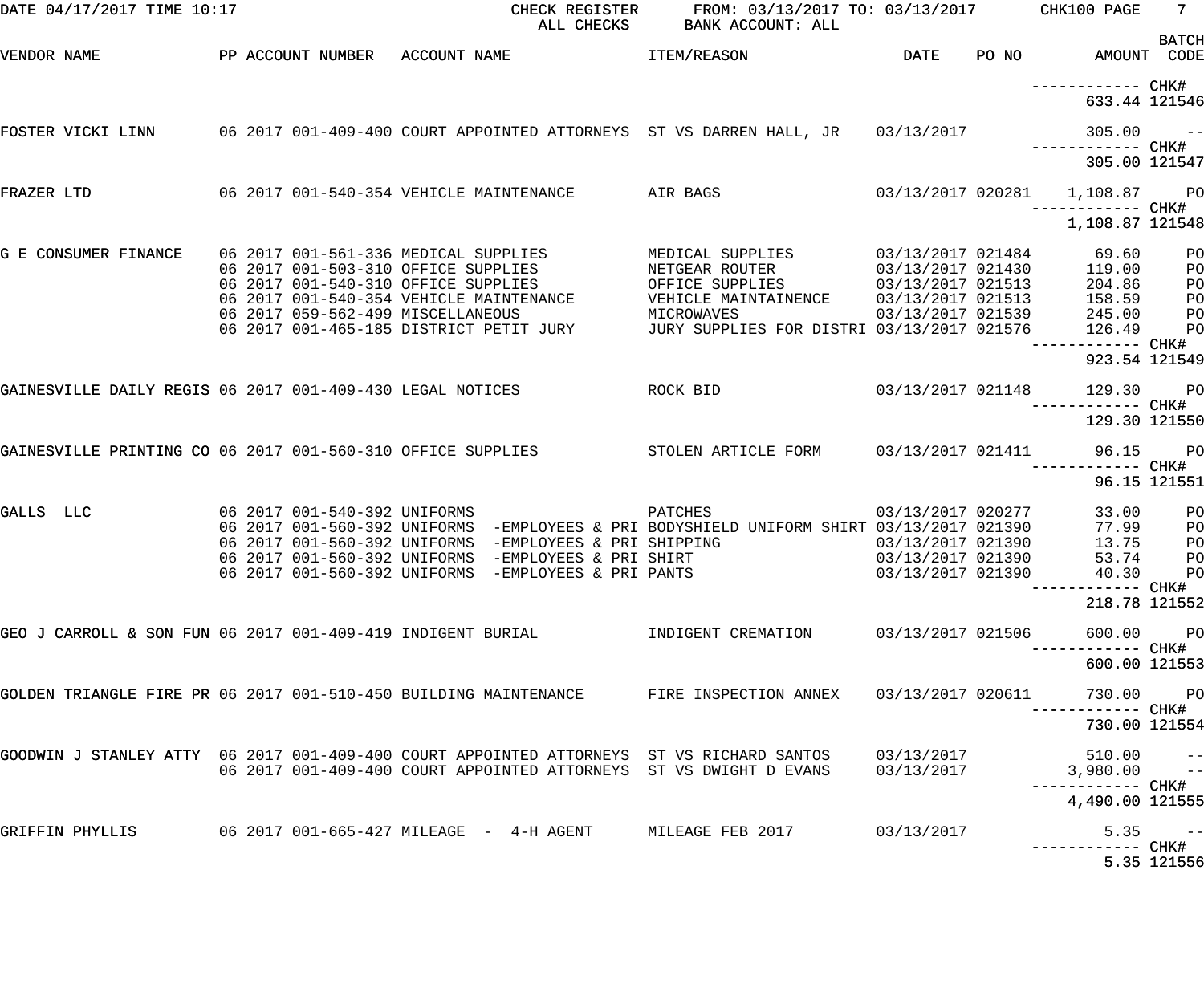| DATE 04/17/2017 TIME 10:17                                    |  | CHECK REGISTER<br>ALL CHECKS                                                                             | FROM: 03/13/2017 TO: 03/13/2017 CHK100 PAGE<br>BANK ACCOUNT: ALL |                                        |                                    | $8 -$           |
|---------------------------------------------------------------|--|----------------------------------------------------------------------------------------------------------|------------------------------------------------------------------|----------------------------------------|------------------------------------|-----------------|
| VENDOR NAME                                                   |  | PP ACCOUNT NUMBER ACCOUNT NAME                                                                           | <b>ITEM/REASON</b>                                               |                                        | DATE PO NO AMOUNT CODE             | <b>BATCH</b>    |
| GRIFFITH MATT                                                 |  | 06 2017 001-409-531 CAPITAL OUTLAY - ANNEX BLD 50% OF WALL ESTIMATE IN 03/13/2017 021530 2,775.64 PO     |                                                                  |                                        | ------------ CHK#                  |                 |
|                                                               |  |                                                                                                          |                                                                  |                                        | 2,775.64 121557                    |                 |
| GT DISTRIBUTORS INC                                           |  |                                                                                                          |                                                                  |                                        |                                    | <b>PO</b>       |
|                                                               |  |                                                                                                          |                                                                  |                                        | ------------ CHK#                  | $P$ O           |
|                                                               |  |                                                                                                          |                                                                  |                                        | 204.28 121558                      |                 |
|                                                               |  | GUARDIAN PEST & TERMITE 06 2017 012-622-306 CONTRACT SERVICES<br>06 2017 001-510-332 PEST & BIRD CONTROL | FEB 2017<br>FEB 2017 COURTHOUSE                                  | 03/13/2017 020478<br>03/13/2017 020479 | 60.00<br>80.00                     | PO<br>PO        |
|                                                               |  | 06 2017 001-510-332 PEST & BIRD CONTROL                                                                  | FEB 2017 COURTHOUSE                                              | 03/13/2017 020479                      | 125.00                             | PO              |
|                                                               |  | 06 2017 001-510-332 PEST & BIRD CONTROL                                                                  | FEB 2017 JP4                                                     | 03/13/2017 020479                      | 40.00                              | PO              |
|                                                               |  | 06 2017 001-510-332 PEST & BIRD CONTROL                                                                  | FEB 2017 EMS RICE                                                | 03/13/2017 020479                      | 35.00                              | PO              |
|                                                               |  | 06 2017 001-510-332 PEST & BIRD CONTROL                                                                  | FEB 2017 EMS MUENSTER                                            | 03/13/2017 020479                      | 35.00                              | PO              |
|                                                               |  | 06 2017 001-510-332 PEST & BIRD CONTROL                                                                  | FEB 2017 LIBRARY                                                 | 03/13/2017 020479                      | 50.00                              | PO              |
|                                                               |  | 06 2017 001-510-332 PEST & BIRD CONTROL                                                                  | <b>FEB 2017 EMS</b>                                              | 03/13/2017 020479                      | 75.00                              | PO              |
|                                                               |  | 06 2017 001-510-332 PEST & BIRD CONTROL                                                                  | <b>FEB 2017 DPS</b>                                              | 03/13/2017 020479                      | 33.00                              | PO              |
|                                                               |  | 06 2017 001-510-332 PEST & BIRD CONTROL                                                                  | FEB 2017 OLD JAIL                                                | 03/13/2017 020479                      | 40.00                              | PO              |
|                                                               |  | 06 2017 001-510-332 PEST & BIRD CONTROL                                                                  | FEB 2017 EMS WOODBINE                                            | 03/13/2017 020479                      | 35.00                              | PO              |
|                                                               |  | 06 2017 001-510-332 PEST & BIRD CONTROL                                                                  | FEB 2017 ANNEX                                                   | 03/13/2017 020479                      | 55.00                              | PO              |
|                                                               |  |                                                                                                          |                                                                  |                                        | ------------ CHK#<br>663.00 121559 |                 |
| HARRIS BILL ATTY                                              |  | 06 2017 001-409-400 COURT APPOINTED ATTORNEYS ST VS RONNIE BEATHARD 03/13/2017                           |                                                                  |                                        | 675.00                             | $ -$            |
|                                                               |  |                                                                                                          |                                                                  |                                        | ------------ CHK#<br>675.00 121560 |                 |
| HENNIGAN AUTO PARTS, IN 06 2017 012-622-354 MACHINERY REPAIRS |  |                                                                                                          | PARTS                                                            | 03/13/2017 020271                      | 23.39                              | PO              |
|                                                               |  | 06 2017 013-623-354 MACHINERY REPAIRS                                                                    | PARTS                                                            | 03/13/2017 020424                      | 119.89                             | PO              |
|                                                               |  | 06 2017 013-623-354 MACHINERY REPAIRS                                                                    | PARTS                                                            | 03/13/2017 020424                      | 430.73                             | P <sub>O</sub>  |
|                                                               |  | 06 2017 012-622-354 MACHINERY REPAIRS                                                                    | PARTS                                                            | 03/13/2017 020271                      | 19.89                              | $\sim$ $\times$ |
|                                                               |  | 06 2017 014-624-354 MACHINERY REPAIRS                                                                    | PARTS                                                            | 03/13/2017 020320                      | 137.80                             | PO              |
|                                                               |  | 06 2017 014-624-354 MACHINERY REPAIRS                                                                    | PARTS                                                            | 03/13/2017 020320                      | 148.08                             | P <sub>O</sub>  |
|                                                               |  |                                                                                                          |                                                                  |                                        |                                    |                 |
|                                                               |  |                                                                                                          |                                                                  |                                        | 879.78 121561                      |                 |
| HESS TOWING & RECOVERY 06 2017 012-622-354 MACHINERY REPAIRS  |  |                                                                                                          | FENDERS                                                          | 03/13/2017 020270                      | 60.00                              | P <sub>O</sub>  |
|                                                               |  |                                                                                                          |                                                                  |                                        |                                    | 60.00 121562    |
| HOGAN'S JIF-E LUBE #2 06 2017 001-540-354 VEHICLE MAINTENANCE |  |                                                                                                          | DEF                                                              | 03/13/2017 020268                      | 27.50                              | PO              |
|                                                               |  | 06 2017 001-540-354 VEHICLE MAINTENANCE                                                                  | OILD CHANGE & DEF                                                | 03/13/2017 020268                      | 208.55                             | PO              |
|                                                               |  | 06 2017 001-540-354 VEHICLE MAINTENANCE                                                                  | DEF                                                              | 03/13/2017 020268                      | 27.50                              | PO              |
|                                                               |  | 06 2017 001-540-354 VEHICLE MAINTENANCE                                                                  | OIL CHANGE & DEF                                                 | 03/13/2017 020268                      | 392.20                             | PO              |
|                                                               |  | 06 2017 001-540-354 VEHICLE MAINTENANCE                                                                  | DEF                                                              | 03/13/2017 020268                      | 27.50                              | PO              |
|                                                               |  |                                                                                                          |                                                                  |                                        | 683.25 121563                      |                 |
| HOME DEPOT                                                    |  | 06 2017 001-510-450 BUILDING MAINTENANCE                                                                 | WIRE AND ELECT BOXES                                             | 03/13/2017 020488                      | 287.19                             | PO              |
|                                                               |  | 06 2017 001-510-457 MACHINERY & EQUIP-NON CAPI MSKITA HAMMER DRILL                                       |                                                                  | 03/13/2017 020488                      | 203.00                             | P <sub>O</sub>  |
|                                                               |  |                                                                                                          |                                                                  |                                        |                                    |                 |
|                                                               |  |                                                                                                          |                                                                  |                                        | 490.19 121564                      |                 |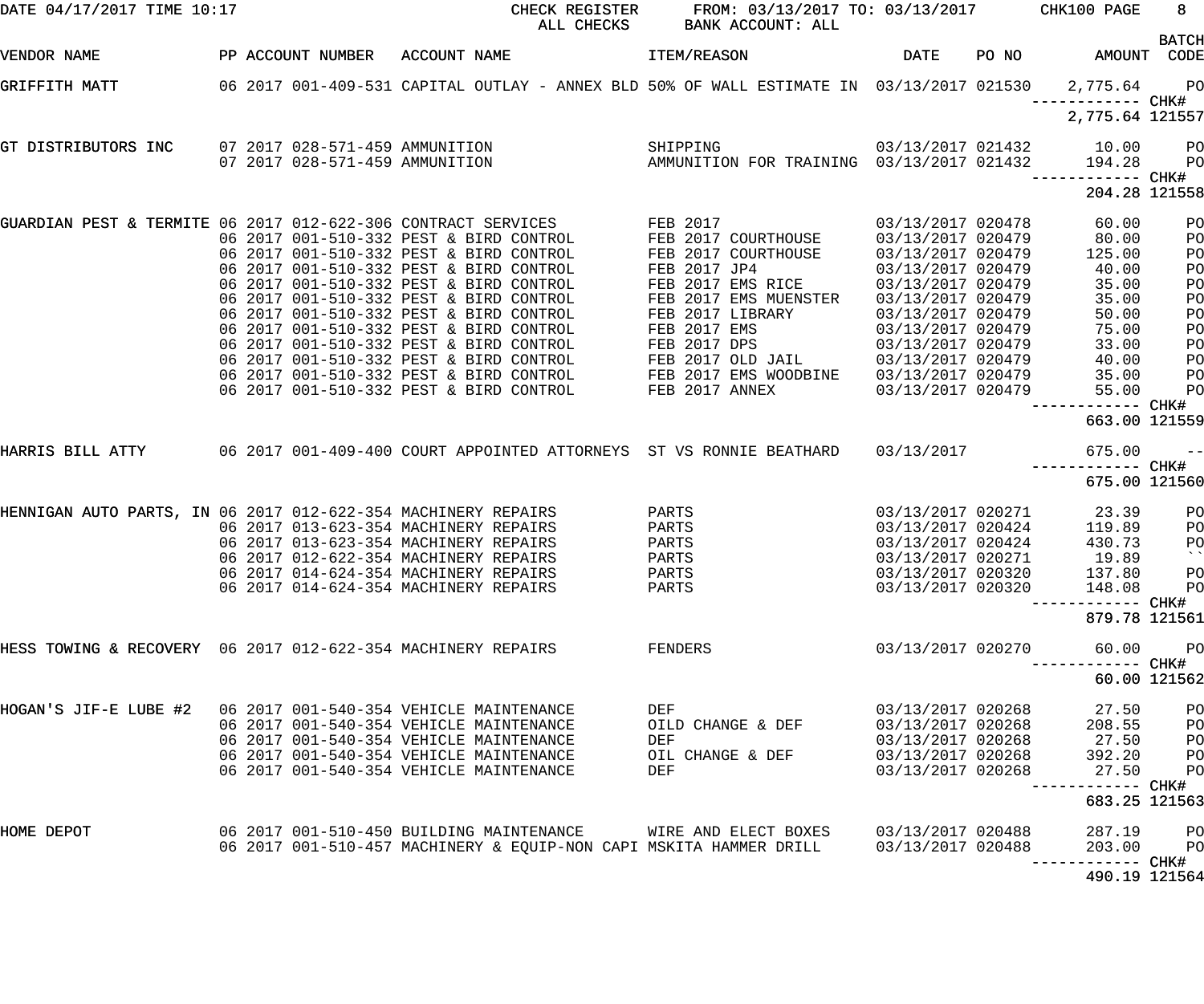| DATE 04/17/2017 TIME 10:17                                       |                                | CHECK REGISTER<br>ALL CHECKS                                                                                | FROM: 03/13/2017 TO: 03/13/2017 CHK100 PAGE<br>BANK ACCOUNT: ALL |                                                             |       |                                                 | 9                                      |
|------------------------------------------------------------------|--------------------------------|-------------------------------------------------------------------------------------------------------------|------------------------------------------------------------------|-------------------------------------------------------------|-------|-------------------------------------------------|----------------------------------------|
| VENDOR NAME                                                      | PP ACCOUNT NUMBER ACCOUNT NAME |                                                                                                             | ITEM/REASON                                                      | DATE                                                        | PO NO | AMOUNT CODE                                     | <b>BATCH</b>                           |
| HOMETOWN PHARMACY                                                |                                | 06 2017 001-561-391 PRISONER MEDICAL CARE<br>06 2017 001-561-336 MEDICAL SUPPLIES                           | INMATE RX<br>MEDICAL SUPPLIES 03/13/2017 021494                  | 03/13/2017 021494                                           |       | 18.59 PO<br>17.88<br>----------- CHK#           | <b>PO</b>                              |
|                                                                  |                                |                                                                                                             |                                                                  |                                                             |       | 36.47 121565                                    |                                        |
| HOP TO IT INVESTIGATION 06 2017 001-409-495 TRIAL EXPENSE        |                                |                                                                                                             | ST VS CARLA COX 03/13/2017                                       |                                                             |       | $731.25 - -$                                    |                                        |
|                                                                  |                                |                                                                                                             |                                                                  |                                                             |       | 731.25 121566                                   |                                        |
| HUNTER TUNNEL EXPRESS I 06 2017 001-407-354 VEHICLE EXPENSE      |                                | 06 2017 001-560-354 VEHICLE MAINTENANCE                                                                     | CAR WASH<br>CAR WASHES JAN 2017 03/13/2017 020182                |                                                             |       | 03/13/2017 020452 10.00 PO<br>96.00 PO          |                                        |
|                                                                  |                                |                                                                                                             |                                                                  |                                                             |       | 106.00 121567                                   |                                        |
|                                                                  |                                | HUNTERS OIL DEPOT 60 2017 011-621-354 MACHINERY REPAIRS 60 01L CHANGE 2013 DODGE 63/13/2017 020193 54.17 PO |                                                                  |                                                             |       |                                                 |                                        |
|                                                                  |                                |                                                                                                             |                                                                  |                                                             |       |                                                 | 54.17 121568                           |
|                                                                  |                                | INDIAN CREEK VFD 06 2017 001-543-472 COOKE CO. FIREFIGHTERS                                                 | ANNUAL PAYMENT                                                   |                                                             |       | ------------ CHK#                               |                                        |
|                                                                  |                                |                                                                                                             |                                                                  |                                                             |       | 10,000.00 121569                                |                                        |
| INTERSTATE BATTERIES OF 06 2017 014-624-354 MACHINERY REPAIRS    |                                |                                                                                                             | <b>BATTERIES</b>                                                 |                                                             |       | 03/13/2017 020313 341.85 PO                     |                                        |
|                                                                  |                                |                                                                                                             |                                                                  |                                                             |       | 341.85 121570                                   |                                        |
| JOE WALTER LUMBER CO IN 06 2017 001-510-450 BUILDING MAINTENANCE |                                |                                                                                                             | PAINT                                                            |                                                             |       | 03/13/2017 020497 86.53 PO<br>------------ CHK# |                                        |
|                                                                  |                                |                                                                                                             |                                                                  |                                                             |       | 86.53 121571                                    |                                        |
| JOHNSON-SPENCE JENNIFER 06 2017 001-650-425 MILEAGE              |                                |                                                                                                             | MILEAGE FEB 2017 03/13/2017                                      |                                                             |       | $123.58 - -$                                    |                                        |
|                                                                  |                                |                                                                                                             |                                                                  |                                                             |       | 123.58 121572                                   |                                        |
| KIRBY - SMITH MACHINERY 06 2017 011-621-354 MACHINERY REPAIRS    |                                |                                                                                                             | BUSHING                                                          | 03/13/2017 020161                                           |       | 358.62                                          | <b>PO</b><br>----- CHK#                |
|                                                                  |                                |                                                                                                             |                                                                  |                                                             |       | 358.62 121573                                   |                                        |
| KLEMENT FORD OF MUENSTE 06 2017 014-624-354 MACHINERY REPAIRS    |                                | 06 2017 014-624-354 MACHINERY REPAIRS<br>06 2017 014-624-354 MACHINERY REPAIRS                              | INSPECTION<br>INSPECTION<br>INSPECTION                           | 03/13/2017 020108<br>03/13/2017 020108<br>03/13/2017 020108 |       | 7.00<br>7.00<br>7.00                            | P <sub>O</sub><br>PО<br>P <sub>O</sub> |
|                                                                  |                                |                                                                                                             |                                                                  |                                                             |       | ------ CHK#                                     | 21.00 121574                           |
| KYOCERA DOCUMENT SOLUTI 06 2017 001-409-463 COPY MACHINE RENTAL  |                                |                                                                                                             | MARCH 2017                                                       | 03/13/2017 020063                                           |       | 224.59                                          | $P$ O                                  |
|                                                                  |                                |                                                                                                             |                                                                  |                                                             |       | 224.59 121575                                   |                                        |
| LABATT FOOD SERVICE                                              |                                | 06 2017 001-561-333 FOOD FOR JAIL<br>06 2017 001-561-333 FOOD FOR JAIL<br>06 2017 001-561-333 FOOD FOR JAIL | FOOD<br>FOOD<br>FOOD                                             | 03/13/2017 020384<br>03/13/2017 020384<br>03/13/2017 020384 |       | 3,337.51<br>3,633.70<br>4,327.14                | PО<br>PО<br>P <sub>O</sub>             |
|                                                                  |                                | 06 2017 001-561-333 FOOD FOR JAIL                                                                           | FOOD                                                             | 03/13/2017 020384                                           |       | 2,394.48                                        | PO                                     |

13,692.83 121576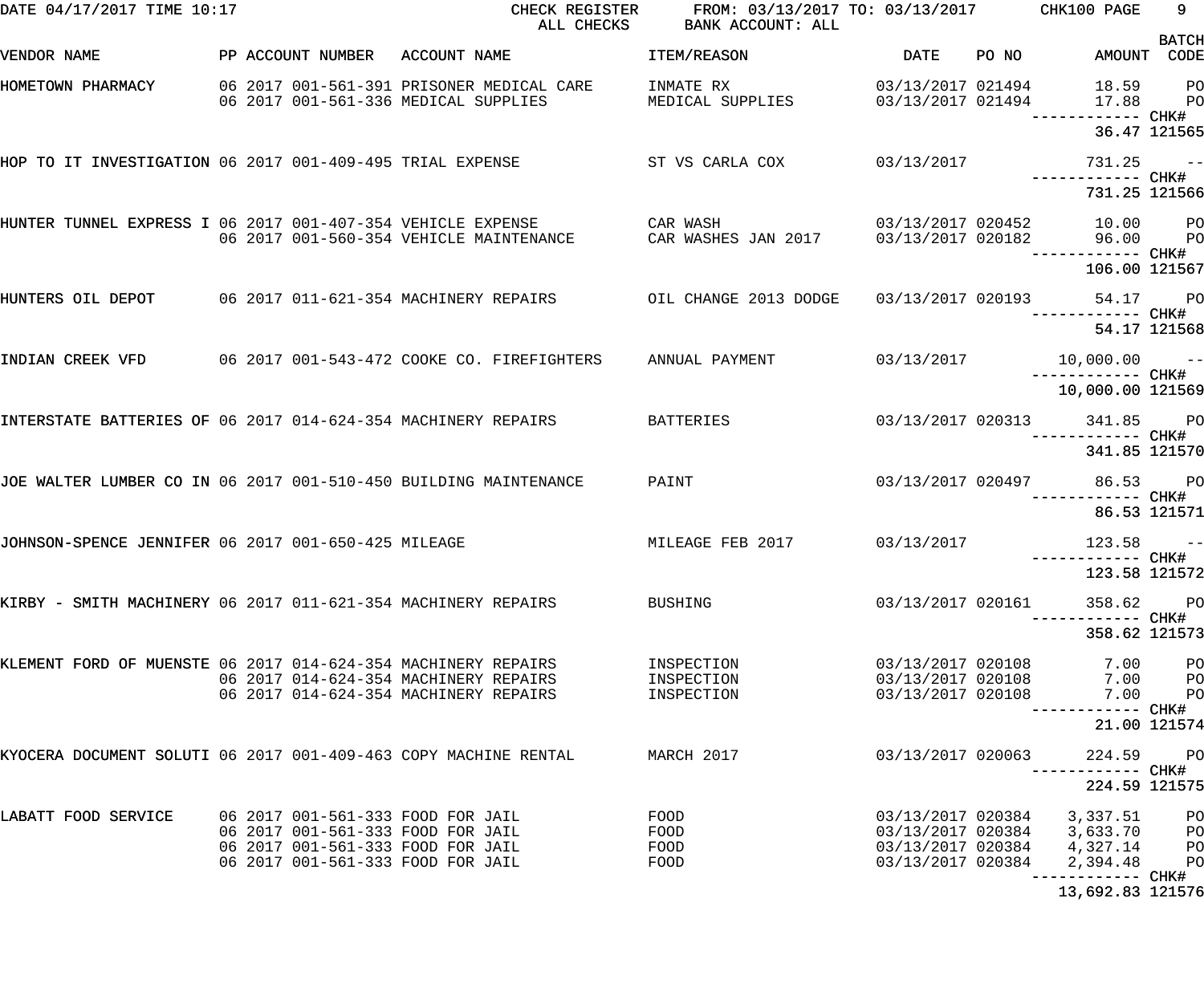| DATE 04/17/2017 TIME 10:17                                    |  | CHECK REGISTER<br>ALL CHECKS                                                                                                                                                                   | FROM: 03/13/2017 TO: 03/13/2017 CHK100 PAGE<br>BANK ACCOUNT: ALL                         |                          |       |                                    | 10                       |
|---------------------------------------------------------------|--|------------------------------------------------------------------------------------------------------------------------------------------------------------------------------------------------|------------------------------------------------------------------------------------------|--------------------------|-------|------------------------------------|--------------------------|
| VENDOR NAME                                                   |  | PP ACCOUNT NUMBER ACCOUNT NAME                                                                                                                                                                 | ITEM/REASON                                                                              | DATE                     | PO NO | AMOUNT CODE                        | <b>BATCH</b>             |
|                                                               |  | LBJ SCHOOL OF PUBLIC AF 06 2017 001-495-427 CONFERENCE EXPENSE AUDITOR CONFERENCE ALICE 03/13/2017 021441<br>06 2017 001-495-427 CONFERENCE EXPENSE COUNTY AUDITORS CONFEREN 03/13/2017 021441 | AUDITOR CONFERENCE ALICE 03/13/2017 021441<br>COUNTY AUDITORS CONFEREN 03/13/2017 021441 |                          |       | 295.00 PO<br>295.00                | <b>PO</b>                |
|                                                               |  |                                                                                                                                                                                                |                                                                                          |                          |       | 590.00 121577                      |                          |
| LEXISNEXIS                                                    |  | 06 2017 001-476-390 SUBSCRIPTIONS                                                                                                                                                              | FEB 2017                                                                                 | 03/13/2017 020463        |       | 325.00 PO                          |                          |
|                                                               |  |                                                                                                                                                                                                |                                                                                          |                          |       | 325.00 121578                      |                          |
| LIBRARY IDEAS LLC 06 2017 001-650-590 BOOKS                   |  |                                                                                                                                                                                                | $03/13/2017$ 020105<br>FREADING FEB                                                      |                          |       | 98.00 PO                           |                          |
|                                                               |  |                                                                                                                                                                                                |                                                                                          |                          |       | 98.00 121579                       |                          |
| LUBE WORKS                                                    |  | 06 2017 001-561-354 VEHICLE MAINTENANCE<br>06 2017 001-561-354 VEHICLE MAINTENANCE                                                                                                             | $03/13/2017$ 020558<br>OIL CHANGE<br>OIL CHANGE 2011 EXPEDITI 03/13/2017 020558          |                          |       | 37.58 PO<br>47.17                  | <b>PO</b>                |
|                                                               |  |                                                                                                                                                                                                |                                                                                          |                          |       | 84.75 121580                       |                          |
| MANNING NANCY                                                 |  | 06 2017 001-409-414 JUVENILE CT APPOINTED ATT ITMO M S E                                                                                                                                       |                                                                                          | 03/13/2017               |       | $225.00 - -$                       |                          |
|                                                               |  |                                                                                                                                                                                                |                                                                                          |                          |       | 225.00 121581                      |                          |
|                                                               |  | MARKS PLUMBING PARTS & 06 2017 001-510-450 BUILDING MAINTENANCE 24V WILLOGBY PART 63/13/2017 020501                                                                                            |                                                                                          |                          |       | 260.40 PO                          |                          |
|                                                               |  |                                                                                                                                                                                                |                                                                                          |                          |       | 260.40 121582                      |                          |
| MARTIN DEE DEE                                                |  | 06 2017 001-409-495 TRIAL EXPENSE<br>06 2017 001-409-495 TRIAL EXPENSE                                                                                                                         | INTERPRETING SERVICES FO 03/13/2017 021492<br>COURT TRANSLATOR 03/13/2017 021538         |                          |       | 200.00 PO<br>200.00                | <b>PO</b>                |
|                                                               |  |                                                                                                                                                                                                |                                                                                          |                          |       | —————————— CHK#<br>400.00 121583   |                          |
| MARTIN MARIETTA MATERIA 06 2017 011-621-302 GRAVEL            |  |                                                                                                                                                                                                | $5/8$ CHIP<br>$03/13/2017$ 020152 $1,608.98$ PO                                          |                          |       |                                    |                          |
|                                                               |  |                                                                                                                                                                                                |                                                                                          |                          |       | ---------- CHK#<br>1,608.98 121584 |                          |
| MCCORMICK PAIGE                                               |  | 06 2017 001-409-400 COURT APPOINTED ATTORNEYS ST VS PRESTON SMITH                                                                                                                              |                                                                                          | 03/13/2017               |       | 820.00                             | $\qquad \qquad -$        |
|                                                               |  | 06 2017 001-409-400 COURT APPOINTED ATTORNEYS ST VS CARRISA TAYLOR<br>06 2017 001-409-400 COURT APPOINTED ATTORNEYS ST VS CARISSA TAYOR                                                        |                                                                                          | 03/13/2017<br>03/13/2017 |       | 490.00<br>350.00                   | $\qquad \qquad -$<br>$-$ |
|                                                               |  | 06 2017 001-409-400 COURT APPOINTED ATTORNEYS ST VS VALERIE BRITTON                                                                                                                            |                                                                                          | 03/13/2017               |       | 280.00                             | $\frac{1}{2}$            |
|                                                               |  | 06 2017 001-409-400 COURT APPOINTED ATTORNEYS                                                                                                                                                  | ST VS JEREMY WATKINS                                                                     | 03/13/2017               |       | 210.00                             | $\frac{1}{2}$            |
|                                                               |  |                                                                                                                                                                                                |                                                                                          |                          |       | 2,150.00 121585                    |                          |
| MCMASTER NEW HOLLAND CO 06 2017 013-623-354 MACHINERY REPAIRS |  |                                                                                                                                                                                                | REPAIRS SYNC TRANSMISSIO 03/13/2017 020370                                               |                          |       | 5,086.13                           | <b>PO</b>                |
|                                                               |  | 06 2017 014-624-354 MACHINERY REPAIRS                                                                                                                                                          | PARTS                                                                                    | 03/13/2017 020103        |       | 94.82                              | $P$ O                    |
|                                                               |  |                                                                                                                                                                                                |                                                                                          |                          |       | 5,180.95 121586                    |                          |
| METAL SALES INC                                               |  | 06 2017 001-510-450 BUILDING MAINTENANCE                                                                                                                                                       | METAL                                                                                    | 03/13/2017 021504        |       | 274.00                             | $_{\rm PO}$              |
|                                                               |  |                                                                                                                                                                                                |                                                                                          |                          |       | 274.00 121587                      |                          |
| METRO CENTRE SERVICE                                          |  | 06 2017 001-409-463 COPY MACHINE RENTAL                                                                                                                                                        | FEB 2017                                                                                 | 03/13/2017 020315        |       | 20.84                              | PO                       |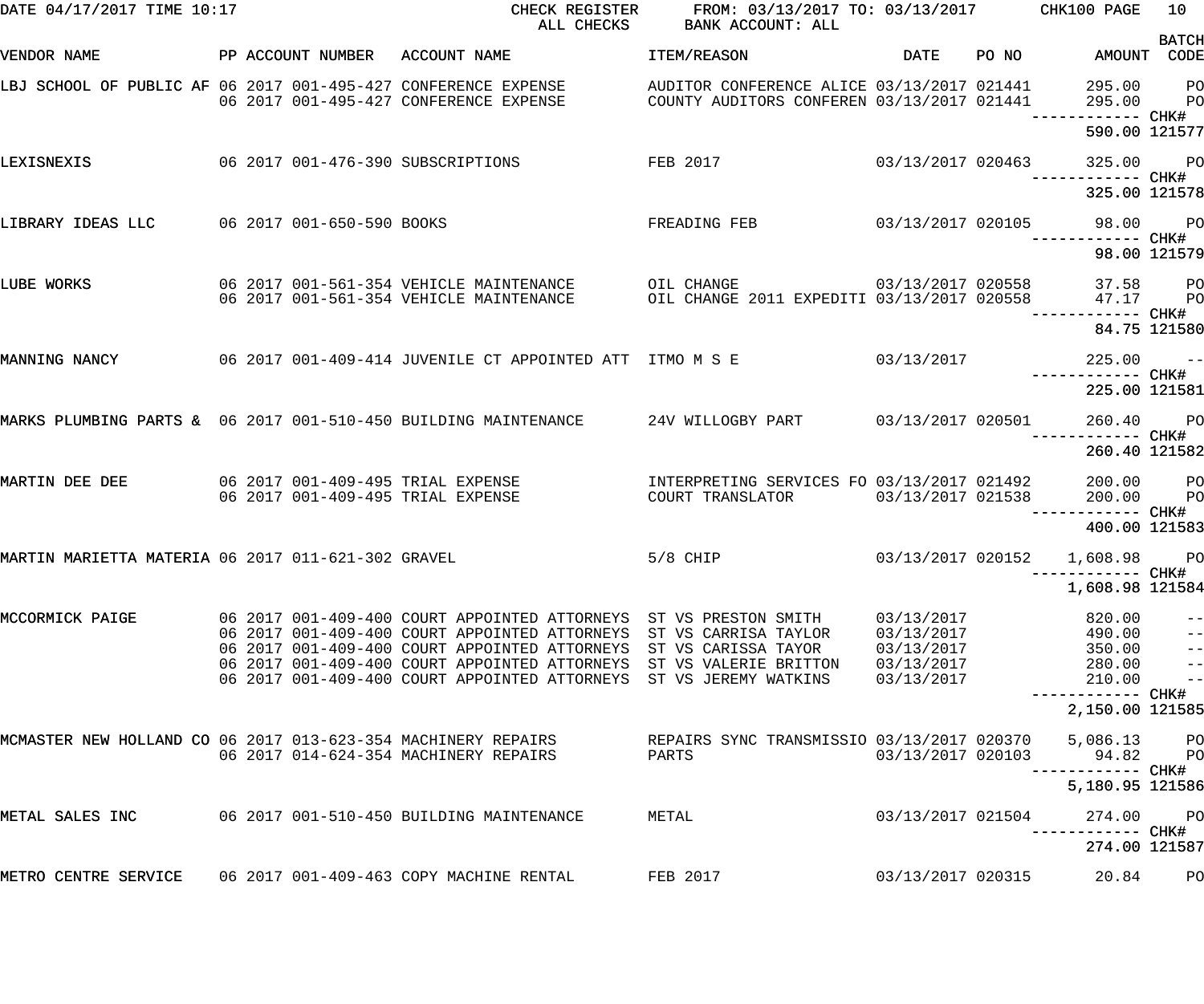| DATE 04/17/2017 TIME 10:17                                |                                                      |                                                                                        | CHECK REGISTER<br>ALL CHECKS | FROM: 03/13/2017 TO: 03/13/2017 CHK100 PAGE<br>BANK ACCOUNT: ALL                                   |                                        |           |                               | 11                         |
|-----------------------------------------------------------|------------------------------------------------------|----------------------------------------------------------------------------------------|------------------------------|----------------------------------------------------------------------------------------------------|----------------------------------------|-----------|-------------------------------|----------------------------|
|                                                           |                                                      |                                                                                        |                              |                                                                                                    |                                        |           |                               | <b>BATCH</b>               |
| VENDOR NAME                                               |                                                      | PP ACCOUNT NUMBER ACCOUNT NAME                                                         |                              | ITEM/REASON                                                                                        | DATE                                   | PO NO DIA | AMOUNT CODE                   |                            |
|                                                           |                                                      | 06 2017 001-409-463 COPY MACHINE RENTAL                                                |                              | FEB 2017                                                                                           |                                        |           | 03/13/2017 020318 16.65       | <b>PO</b>                  |
|                                                           |                                                      | 06 2017 001-409-463 COPY MACHINE RENTAL                                                |                              | FEB 2017                                                                                           | 03/13/2017 020322                      |           | 188.32                        | <b>PO</b>                  |
|                                                           |                                                      |                                                                                        |                              |                                                                                                    |                                        |           |                               |                            |
|                                                           |                                                      |                                                                                        |                              |                                                                                                    |                                        |           | 225.81 121588                 |                            |
| MIDWEST TAPE LLC                                          |                                                      | 06 2017 001-650-592 AUDIO VISUAL MATERIAL                                              |                              | MONA                                                                                               | 03/13/2017 020176                      |           | 24.64                         | PO                         |
|                                                           |                                                      | 06 2017 001-650-592 AUDIO VISUAL MATERIAL                                              |                              | BANANA CREAM PIE MURDER 03/13/2017 020176                                                          |                                        |           | 39.99                         | PO                         |
|                                                           |                                                      | 06 2017 001-650-592 AUDIO VISUAL MATERIAL                                              |                              | JACKIE                                                                                             | 03/13/2017 020176                      |           | 65.92                         | PO                         |
|                                                           |                                                      | 06 2017 001-650-592 AUDIO VISUAL MATERIAL                                              |                              | IN THE NAME OF FAMILY                                                                              | 03/13/2017 020176                      |           | 54.98                         | PO                         |
|                                                           |                                                      | 06 2017 001-650-592 AUDIO VISUAL MATERIAL<br>06 2017 001-650-592 AUDIO VISUAL MATERIAL |                              | DEATH OF A GHOST                                                                                   | 03/13/2017 020176                      |           | 64.98<br>45.28                | PО                         |
|                                                           |                                                      | 06 2017 001-650-592 AUDIO VISUAL MATERIAL                                              |                              | COLLATERAL BEAUTY<br>BONE BOX                                                                      | 03/13/2017 020176<br>03/13/2017 020176 |           | 246.93                        | PО<br>PО                   |
|                                                           |                                                      | 06 2017 001-650-592 AUDIO VISUAL MATERIAL                                              |                              | MAN OVERBOARD                                                                                      | 03/13/2017 020176                      |           | 29.99                         | PO                         |
|                                                           |                                                      |                                                                                        |                              |                                                                                                    |                                        |           |                               |                            |
|                                                           |                                                      |                                                                                        |                              |                                                                                                    |                                        |           | 572.71 121589                 |                            |
|                                                           |                                                      |                                                                                        |                              | MOSS JAMES ATTORNEY 06 2017 001-409-400 COURT APPOINTED ATTORNEYS ST VS LANCE M SADECKY 03/13/2017 |                                        |           | $650.00 - -$                  |                            |
|                                                           |                                                      |                                                                                        |                              |                                                                                                    |                                        |           |                               |                            |
|                                                           |                                                      |                                                                                        |                              |                                                                                                    |                                        |           | 650.00 121590                 |                            |
|                                                           |                                                      |                                                                                        |                              | MUENSTER GARDEN CENTER 06 2017 001-510-335 MACHINERY REPAIR FIX MOWER 63/13/2017 021585            |                                        |           | 134.17 PO                     |                            |
|                                                           |                                                      |                                                                                        |                              |                                                                                                    |                                        |           | 134.17 121591                 |                            |
|                                                           |                                                      |                                                                                        |                              | NATIONAL GEOGRAPHIC KIDS 03/13/2017 021547                                                         |                                        |           |                               |                            |
| NATIONAL GEOGRAPHIC KID 06 2017 001-650-591 PERIODICALS   |                                                      |                                                                                        |                              |                                                                                                    |                                        |           | 20.00 PO                      |                            |
|                                                           |                                                      |                                                                                        |                              |                                                                                                    |                                        |           |                               | 20.00 121592               |
| NET DATA                                                  |                                                      |                                                                                        |                              | 06 2017 001-208-151 DUE TO NET DATA FEB 2017 - JP4 63/13/2017 020375                               |                                        |           | 274.00 PO                     |                            |
|                                                           |                                                      | 06 2017 001-208-151 DUE TO NET DATA                                                    |                              | FEB 2017 - JP1                                                                                     | 03/13/2017 020375                      |           | 278.00                        | <b>PO</b>                  |
|                                                           |                                                      |                                                                                        |                              |                                                                                                    |                                        |           |                               |                            |
|                                                           |                                                      |                                                                                        |                              |                                                                                                    |                                        |           | 552.00 121593                 |                            |
| NORTEX COMMUNICATIONS P 06 2017 001-409-460 RENT          |                                                      |                                                                                        |                              | MARCH 2017                                                                                         | 03/13/2017 020574                      |           | 499.95                        | PO                         |
|                                                           | 06 2017 001-409-460 RENT                             |                                                                                        |                              | MARCH 2017                                                                                         | 03/13/2017 020353                      |           | 2,000.00                      | PO                         |
|                                                           | 06 2017 001-409-460 RENT                             |                                                                                        |                              | MARCH 2017                                                                                         | 03/13/2017 020340                      |           | 260.42                        | PO                         |
|                                                           | 06 2017 001-409-460 RENT<br>06 2017 001-409-460 RENT |                                                                                        |                              | MARCH 2017                                                                                         | 03/13/2017 020336<br>03/13/2017 020332 |           | 260.42                        | PO                         |
|                                                           | 06 2017 001-409-420 TELEPHONE                        |                                                                                        |                              | MARCH 2017<br>EMS STATION 4                                                                        | 03/13/2017                             |           | 260.42<br>81.74               | P <sub>O</sub><br>$-\:\:-$ |
|                                                           | 06 2017 011-621-420 TELEPHONE                        |                                                                                        |                              | PCT 1 INTERNET                                                                                     | 03/13/2017                             |           | 55.00                         | $\qquad \qquad -$          |
|                                                           | 06 2017 038-458-420 TELEPHONE                        |                                                                                        |                              | JP4 PHONE & INTERNET                                                                               | 03/13/2017                             |           | 242.88                        | $\qquad \qquad -$          |
|                                                           |                                                      |                                                                                        |                              |                                                                                                    |                                        |           |                               |                            |
|                                                           |                                                      |                                                                                        |                              |                                                                                                    |                                        |           | 3,660.83 121594               |                            |
| NORTH TEXAS CRUSHED STO 06 2017 011-621-302 GRAVEL        |                                                      |                                                                                        |                              | GRADE 2 BASE                                                                                       |                                        |           | 03/13/2017 020143 2,868.00    | <b>PO</b>                  |
|                                                           | 06 2017 011-621-302 GRAVEL                           |                                                                                        |                              | GRADE 2 BASE                                                                                       | 03/13/2017 020143                      |           | 9,831.54                      | <b>PO</b>                  |
|                                                           |                                                      |                                                                                        |                              |                                                                                                    |                                        |           | 12,699.54 121595              |                            |
| NORTH TEXAS TOLLWAY AUT 06 2017 001-503-499 MISCELLANEOUS |                                                      |                                                                                        |                              | TOLL CHARGES                                                                                       | 03/13/2017 021183                      |           | 15.46                         | <b>PO</b>                  |
|                                                           |                                                      |                                                                                        |                              |                                                                                                    |                                        |           | -------- CHK#<br>15.46 121596 |                            |
|                                                           |                                                      |                                                                                        |                              |                                                                                                    |                                        |           |                               |                            |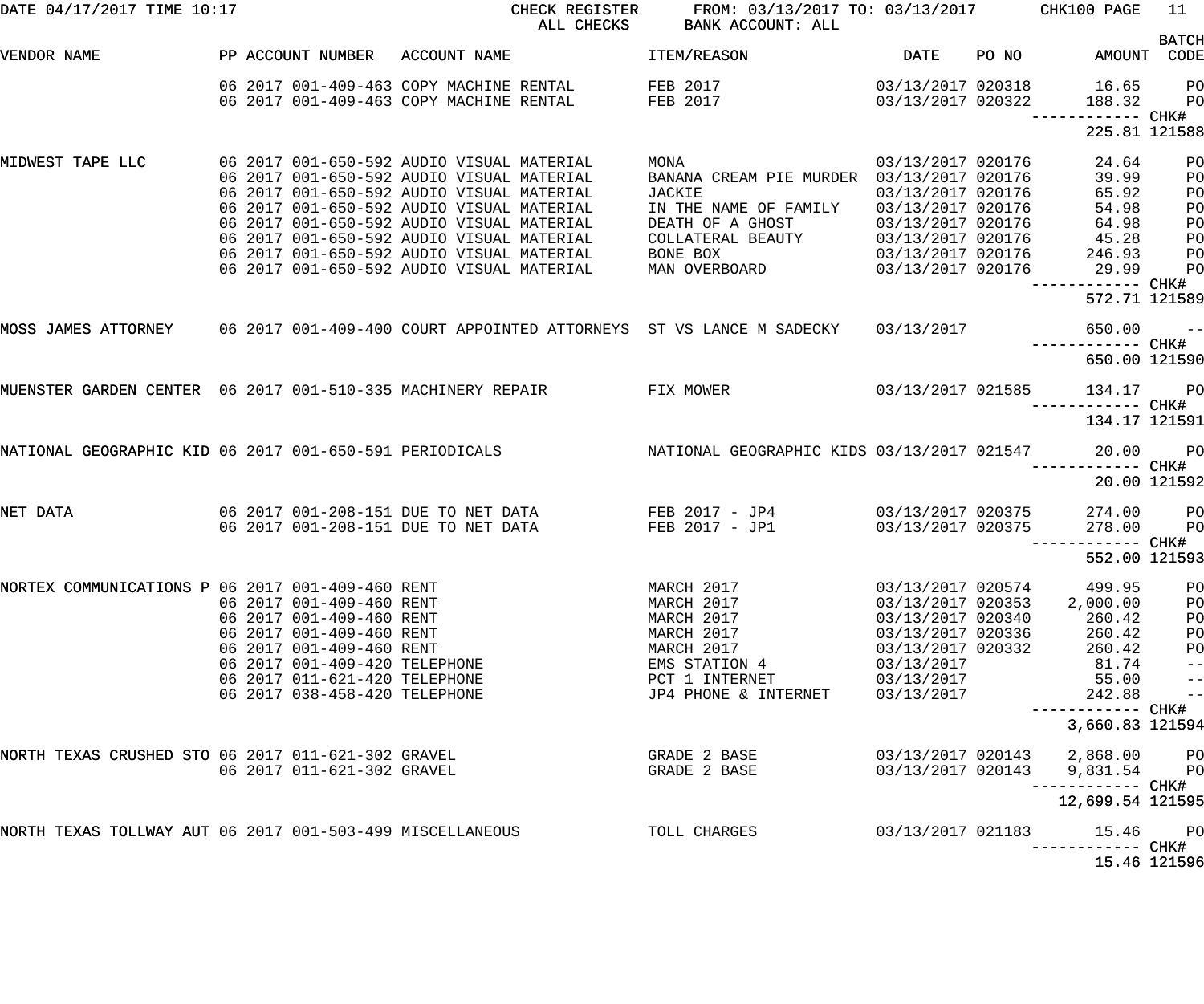| DATE 04/17/2017 TIME 10:17                                                                                                                                        |  | CHECK REGISTER<br>ALL CHECKS                                                                                                                                                                                                      | FROM: 03/13/2017 TO: 03/13/2017 CHK100 PAGE<br>BANK ACCOUNT: ALL |                                                                                                                                                                                                                                                             |       |                                                                           | 12             |
|-------------------------------------------------------------------------------------------------------------------------------------------------------------------|--|-----------------------------------------------------------------------------------------------------------------------------------------------------------------------------------------------------------------------------------|------------------------------------------------------------------|-------------------------------------------------------------------------------------------------------------------------------------------------------------------------------------------------------------------------------------------------------------|-------|---------------------------------------------------------------------------|----------------|
| VENDOR NAME                                                                                                                                                       |  | PP ACCOUNT NUMBER ACCOUNT NAME                                                                                                                                                                                                    | ITEM/REASON                                                      | DATE                                                                                                                                                                                                                                                        | PO NO | AMOUNT CODE                                                               | <b>BATCH</b>   |
|                                                                                                                                                                   |  | NOTIFICATION SYSTEMS OF 06 2017 001-503-306 CONTRACT SERVICES       INTERCOM BASE STATIONS   03/13/2017 020680   1,183.00   PO<br>06 2017 021-503-306 CONTRACT SERVICES       SECURITY CAM SUPPORT   03/13/2017 020680     158.40 |                                                                  |                                                                                                                                                                                                                                                             |       |                                                                           |                |
|                                                                                                                                                                   |  |                                                                                                                                                                                                                                   |                                                                  |                                                                                                                                                                                                                                                             |       | ------------ CHK#                                                         |                |
|                                                                                                                                                                   |  |                                                                                                                                                                                                                                   |                                                                  |                                                                                                                                                                                                                                                             |       | 1,341.40 121597                                                           |                |
| O'REILLY AUTOMOTIVE INC 06 2017 012-622-354 MACHINERY REPAIRS PARTS<br>06 2017 012-622-354 MACHINERY REPAIRS PARTS<br>06 2017 012-622-354 MACHINERY REPAIRS PARTS |  |                                                                                                                                                                                                                                   |                                                                  | 03/13/2017 020260                                                                                                                                                                                                                                           |       | 40.80                                                                     | P <sub>O</sub> |
|                                                                                                                                                                   |  |                                                                                                                                                                                                                                   |                                                                  |                                                                                                                                                                                                                                                             |       | $03/13/2017$ 020260<br>03/13/2017 020260 13.99<br>03/13/2017 020260 28.44 | $P$ O<br>PO    |
|                                                                                                                                                                   |  |                                                                                                                                                                                                                                   |                                                                  |                                                                                                                                                                                                                                                             |       |                                                                           |                |
|                                                                                                                                                                   |  |                                                                                                                                                                                                                                   |                                                                  |                                                                                                                                                                                                                                                             |       | 83.23 121598                                                              |                |
| OFFICE DEPOT                                                                                                                                                      |  | 06 2017 001-495-310 OFFICE SUPPLIES                                                                                                                                                                                               | <b>CHAIRS</b>                                                    | 03/13/2017 021449                                                                                                                                                                                                                                           |       | 475.98                                                                    | PO             |
|                                                                                                                                                                   |  | 06 2017 001-476-310 OFFICE SUPPLIES                                                                                                                                                                                               | OFFICE SUPPLIES                                                  | $\begin{array}{cccc} 03/13/2017 & 021449 \\ 03/13/2017 & 021455 \\ 03/13/2017 & 021455 \\ \text{D} & 03/13/2017 & 021455 \\ 03/13/2017 & 021406 \\ 03/13/2017 & 021406 \\ 03/13/2017 & 021406 \\ 03/13/2017 & 021406 \\ 03/13/2017 & 021406 \\ \end{array}$ |       | 46.20                                                                     | PO             |
|                                                                                                                                                                   |  | 06 2017 001-476-310 OFFICE SUPPLIES                                                                                                                                                                                               | OFFICE SUPPLIES                                                  |                                                                                                                                                                                                                                                             |       | 52.58                                                                     | PO             |
|                                                                                                                                                                   |  | 06 2017 001-476-310 OFFICE SUPPLIES                                                                                                                                                                                               | FILE FOLDERS, STAPLER, D 03/13/2017 021455                       |                                                                                                                                                                                                                                                             |       | 39.58                                                                     | PO             |
|                                                                                                                                                                   |  | 06 2017 001-560-310 OFFICE SUPPLIES<br>06 2017 001-560-310 OFFICE SUPPLIES                                                                                                                                                        | BOXES<br>SHEDDER LUBRICANT                                       |                                                                                                                                                                                                                                                             |       | 39.36<br>38.00                                                            | PO<br>PO       |
|                                                                                                                                                                   |  | 06 2017 001-560-310 OFFICE SUPPLIES                                                                                                                                                                                               | KLEENEX                                                          |                                                                                                                                                                                                                                                             |       | 29.85                                                                     | PO             |
|                                                                                                                                                                   |  | 06 2017 001-560-310 OFFICE SUPPLIES                                                                                                                                                                                               |                                                                  |                                                                                                                                                                                                                                                             |       | 99.66                                                                     | PO             |
|                                                                                                                                                                   |  | 06 2017 001-560-310 OFFICE SUPPLIES                                                                                                                                                                                               |                                                                  | 03/13/2017 021406                                                                                                                                                                                                                                           |       | 25.19                                                                     | PO             |
|                                                                                                                                                                   |  | 06 2017 001-560-310 OFFICE SUPPLIES                                                                                                                                                                                               |                                                                  | 03/13/2017 021406                                                                                                                                                                                                                                           |       | 50.97                                                                     | PO             |
|                                                                                                                                                                   |  | 06 2017 001-560-310 OFFICE SUPPLIES                                                                                                                                                                                               |                                                                  | 03/13/2017 021406                                                                                                                                                                                                                                           |       | 15.00                                                                     | PO             |
|                                                                                                                                                                   |  | 06 2017 001-560-310 OFFICE SUPPLIES                                                                                                                                                                                               |                                                                  | 03/13/2017 021406                                                                                                                                                                                                                                           |       | 17.70                                                                     | PO             |
|                                                                                                                                                                   |  | 06 2017 001-560-310 OFFICE SUPPLIES                                                                                                                                                                                               | PENS                                                             | 03/13/2017 021406                                                                                                                                                                                                                                           |       | 24.95                                                                     | PO             |
|                                                                                                                                                                   |  | 06 2017 001-560-310 OFFICE SUPPLIES                                                                                                                                                                                               |                                                                  | 03/13/2017 021406                                                                                                                                                                                                                                           |       | 23.98                                                                     | PO             |
|                                                                                                                                                                   |  | 06 2017 001-560-310 OFFICE SUPPLIES                                                                                                                                                                                               | STAMPS<br>DVD SLEEVES                                            | 03/13/2017 021406                                                                                                                                                                                                                                           |       | 48.54                                                                     | PO             |
|                                                                                                                                                                   |  | 06 2017 001-560-310 OFFICE SUPPLIES                                                                                                                                                                                               | BOXES                                                            | 03/13/2017 021410                                                                                                                                                                                                                                           |       | 38.49                                                                     | PO             |
|                                                                                                                                                                   |  | 06 2017 001-560-310 OFFICE SUPPLIES                                                                                                                                                                                               | POST ITS                                                         | $03/13/2017 02141003/13/2017 021461$                                                                                                                                                                                                                        |       | 27.52                                                                     | P <sub>O</sub> |
|                                                                                                                                                                   |  | 06 2017 001-409-310 OFFICE SUPPLIES                                                                                                                                                                                               | LEGAL COPY PAPER                                                 |                                                                                                                                                                                                                                                             |       | 497.44                                                                    | P <sub>O</sub> |
|                                                                                                                                                                   |  | 06 2017 001-503-310 OFFICE SUPPLIES                                                                                                                                                                                               | TONER                                                            | 03/13/2017 020684                                                                                                                                                                                                                                           |       | 1,166.94                                                                  | PO             |
|                                                                                                                                                                   |  |                                                                                                                                                                                                                                   |                                                                  |                                                                                                                                                                                                                                                             |       |                                                                           |                |
|                                                                                                                                                                   |  |                                                                                                                                                                                                                                   |                                                                  |                                                                                                                                                                                                                                                             |       | 2,757.93 121599                                                           |                |
| OGBURN'S TRUCK PARTS                                                                                                                                              |  | 06 2017 014-624-354 MACHINERY REPAIRS                                                                                                                                                                                             | CREDIT                                                           |                                                                                                                                                                                                                                                             |       | $03/13/2017$ 425.00-                                                      | $- -$          |
|                                                                                                                                                                   |  | 06 2017 014-624-354 MACHINERY REPAIRS                                                                                                                                                                                             | SUPPLIES                                                         |                                                                                                                                                                                                                                                             |       | $03/13/2017$ 020115 1,334.76                                              | P <sub>O</sub> |
|                                                                                                                                                                   |  | 06 2017 014-624-354 MACHINERY REPAIRS                                                                                                                                                                                             | SUPPLIES                                                         | 03/13/2017 020115                                                                                                                                                                                                                                           |       | 341.18                                                                    | $P$ O          |
|                                                                                                                                                                   |  |                                                                                                                                                                                                                                   |                                                                  |                                                                                                                                                                                                                                                             |       | ----------- CHK#                                                          |                |
|                                                                                                                                                                   |  |                                                                                                                                                                                                                                   |                                                                  |                                                                                                                                                                                                                                                             |       | 1,250.94 121600                                                           |                |
|                                                                                                                                                                   |  | ONEY JEROMIE ATTORNEY 06 2017 001-409-400 COURT APPOINTED ATTORNEYS T VS BRANDON H COLWELL                                                                                                                                        |                                                                  | 03/13/2017                                                                                                                                                                                                                                                  |       | 675.00                                                                    | $-$            |
|                                                                                                                                                                   |  | 06 2017 001-409-400 COURT APPOINTED ATTORNEYS ST VS JASON R LYNN                                                                                                                                                                  |                                                                  | 03/13/2017                                                                                                                                                                                                                                                  |       | 450.00                                                                    | $\overline{a}$ |
|                                                                                                                                                                   |  | 06 2017 001-409-414 JUVENILE CT APPOINTED ATT ITMO R C G                                                                                                                                                                          |                                                                  | 03/13/2017                                                                                                                                                                                                                                                  |       | 275.00                                                                    | $ -$           |
|                                                                                                                                                                   |  |                                                                                                                                                                                                                                   |                                                                  |                                                                                                                                                                                                                                                             |       | 1,400.00 121601                                                           |                |
| ORIENTAL TRADING                                                                                                                                                  |  | 06 2017 041-650-499 MISCELLANEOUS                                                                                                                                                                                                 | READING PRIZES                                                   | 03/13/2017 020121                                                                                                                                                                                                                                           |       | 443.21 PO<br>----------- CHK#                                             |                |
|                                                                                                                                                                   |  |                                                                                                                                                                                                                                   |                                                                  |                                                                                                                                                                                                                                                             |       | 443.21 121602                                                             |                |
| OTIS ELEVATOR                                                                                                                                                     |  | 06 2017 001-510-451 ELEVATOR MAINTENANCE                                                                                                                                                                                          | INSPECTION FOR COURTHOUS 03/13/2017 021518                       |                                                                                                                                                                                                                                                             |       | 531.00 PO                                                                 |                |
|                                                                                                                                                                   |  |                                                                                                                                                                                                                                   |                                                                  |                                                                                                                                                                                                                                                             |       | 531.00 121603                                                             |                |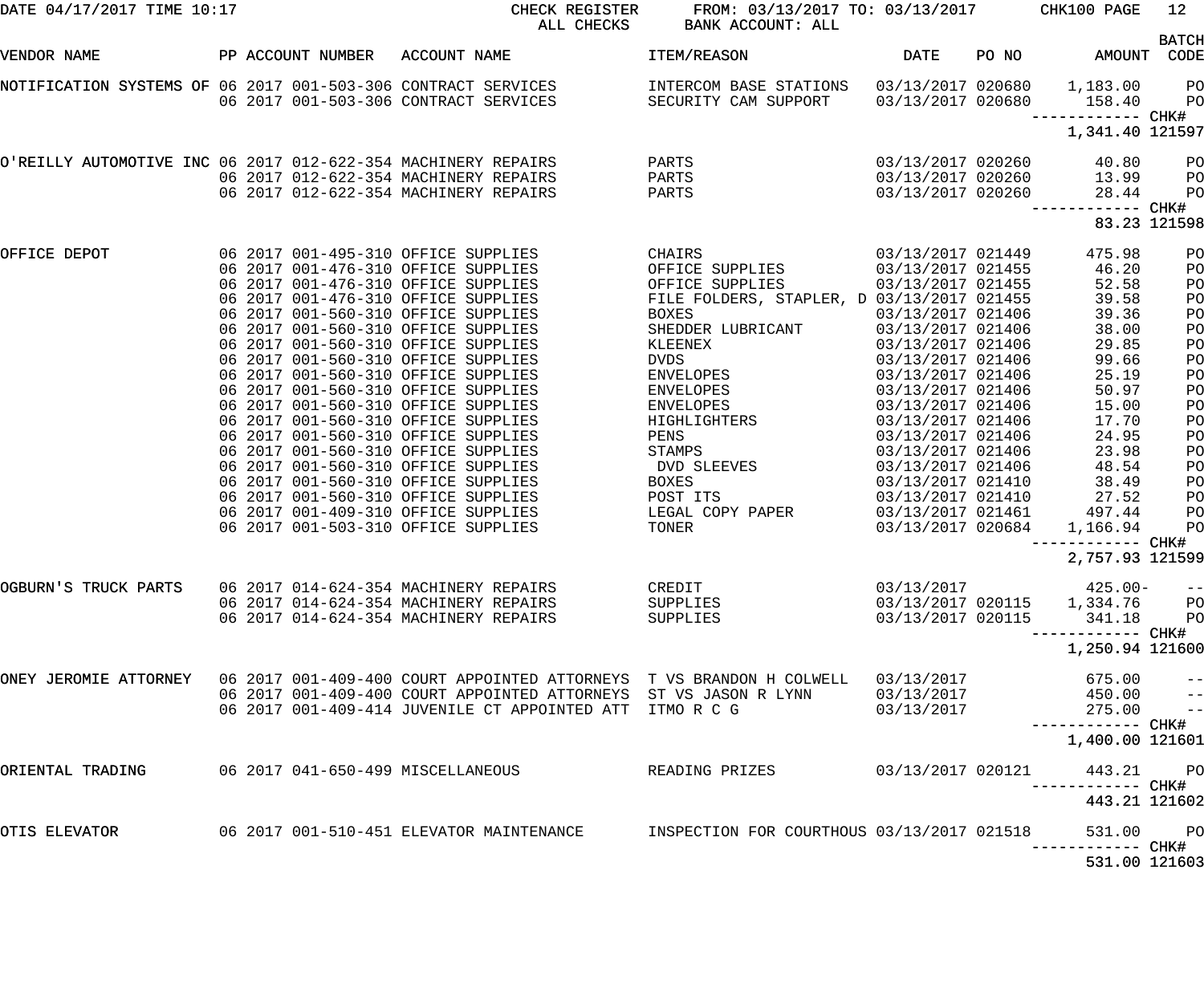| DATE 04/17/2017 TIME 10:17                               |                                                                  | CHECK REGISTER<br>ALL CHECKS                                                             | FROM: 03/13/2017 TO: 03/13/2017 CHK100 PAGE<br>BANK ACCOUNT: ALL |                                        |       |                                              | 13             |
|----------------------------------------------------------|------------------------------------------------------------------|------------------------------------------------------------------------------------------|------------------------------------------------------------------|----------------------------------------|-------|----------------------------------------------|----------------|
| VENDOR NAME                                              | PP ACCOUNT NUMBER                                                | ACCOUNT NAME                                                                             | ITEM/REASON                                                      | <b>DATE</b>                            | PO NO | AMOUNT CODE                                  | <b>BATCH</b>   |
| OVERLAND MAT & MFG INC 06 2017 012-622-309 ASPHALT       |                                                                  |                                                                                          | HIGH PERF                                                        | 03/13/2017 020259                      |       | 1,378.65 PO                                  |                |
|                                                          |                                                                  |                                                                                          |                                                                  |                                        |       | —————————— CHK#<br>1,378.65 121604           |                |
| PACK N MAIL                                              | 06 2017 001-407-310 SUPPLIES<br>06 2017 001-540-311 POSTAGE      |                                                                                          | SHIPPING<br>SHIPPING                                             | 03/13/2017 020454<br>03/13/2017 020622 |       | 11.87 PO<br>29.98                            | <b>PO</b>      |
|                                                          |                                                                  |                                                                                          |                                                                  |                                        |       |                                              | 41.85 121605   |
| PAST AND BLAST                                           | 06 2017 001-554-459 AMMUNITION                                   |                                                                                          | AMMO                                                             | 03/13/2017 021370                      |       | 278.79                                       | <b>PO</b>      |
|                                                          |                                                                  |                                                                                          |                                                                  |                                        |       | 278.79 121606                                |                |
|                                                          |                                                                  | PERDUE, BRANDON, FIELDER, 06 2017 001-209-000 COLLECTIONS PAYABLE                        | FEB 2017 - JP 4 03/13/2017 020884                                |                                        |       | 1,939.59                                     | PО             |
|                                                          |                                                                  | 06 2017 001-209-000 COLLECTIONS PAYABLE                                                  | FEB 2017 - JP 1                                                  | 03/13/2017 020884                      |       | 3,942.30                                     | PO             |
|                                                          |                                                                  | 06 2017 001-209-000 COLLECTIONS PAYABLE                                                  | FEB 2017 - DISTRICT CLER 03/13/2017 020884                       |                                        |       | 650.09                                       | P <sub>O</sub> |
|                                                          |                                                                  | 06 2017 001-209-000 COLLECTIONS PAYABLE                                                  | FEB 2017 - COUNTY CLERK 03/13/2017 020884                        |                                        |       | 1,523.08                                     | P <sub>O</sub> |
|                                                          |                                                                  |                                                                                          |                                                                  |                                        |       | 8,055.06 121607                              |                |
| PERRY JUDSON                                             | 05 2017 001-405-425 MILEAGE                                      |                                                                                          | COUNTY SERVICE OFFICER 03/13/2017                                |                                        |       | 81.85                                        | $\sim$ $ -$    |
|                                                          |                                                                  |                                                                                          |                                                                  |                                        |       |                                              | 81.85 121608   |
| PETTIT MACHINERY INC                                     |                                                                  | 06 2017 011-621-354 MACHINERY REPAIRS                                                    | SPRING                                                           |                                        |       | 03/13/2017 020136 3.80                       | <b>PO</b>      |
|                                                          |                                                                  | 06 2017 014-624-570 MACHINERY & EQUIPMENT                                                | TRACTOR                                                          | 03/13/2017 021457                      |       | 36,000.00                                    | $P$ O          |
|                                                          |                                                                  |                                                                                          |                                                                  |                                        |       | -----------         CHK#<br>36,003.80 121609 |                |
|                                                          |                                                                  | PIEL SUSAN CALVERT ATTY 06 2017 001-409-400 COURT APPOINTED ATTORNEYS ST VS DONALD WYATT |                                                                  | 03/13/2017                             |       | 625.00                                       | $-\:\:-$       |
|                                                          |                                                                  | 06 2017 001-409-400 COURT APPOINTED ATTORNEYS ST VS RICHARD BECKUM, JR 03/13/2017        |                                                                  |                                        |       | 575.00                                       |                |
|                                                          |                                                                  | 06 2017 001-409-400 COURT APPOINTED ATTORNEYS                                            | ST VS TIFFNY MINCEY                                              | 03/13/2017                             |       | 325.00                                       | $\frac{-}{1}$  |
|                                                          |                                                                  | 06 2017 001-409-400 COURT APPOINTED ATTORNEYS ST VS JARED BARNES                         |                                                                  | 03/13/2017                             |       | 550.00                                       | $ -$           |
|                                                          |                                                                  | 06 2017 001-409-400 COURT APPOINTED ATTORNEYS ST VS THOMAS PEAKE                         |                                                                  | 03/13/2017                             |       | 525.00                                       | $ -$           |
|                                                          |                                                                  |                                                                                          |                                                                  |                                        |       | 2,600.00 121610                              |                |
| PINNACLE HEALTH TECHNOL 06 2017 001-640-346 DRUG TESTING |                                                                  |                                                                                          | RANDY DAVIS DRUG TEST                                            | 03/13/2017 020725                      |       | 60.00                                        | PO             |
|                                                          | 06 2017 001-640-346 DRUG TESTING                                 |                                                                                          | R ORTEGA, A ORTEGA, C MI 03/13/2017 020725                       |                                        |       | 180.00                                       | PO             |
|                                                          | 06 2017 001-640-346 DRUG TESTING<br>06 2017 001-561-490 PHYSICAL |                                                                                          | RITA ROMO DRUG TEST                                              | 03/13/2017 020725<br>03/13/2017 021453 |       | 60.00                                        | PO             |
|                                                          | 06 2017 001-561-490 PHYSICAL                                     |                                                                                          | PHYSICAL SANDOVAL<br>SANDOVAL DRUG SCREEN                        | 03/13/2017 021453                      |       | 150.00<br>65.00                              | PO<br>PO       |
|                                                          | 06 2017 001-560-492 PHYSICAL                                     |                                                                                          | CRUMLEY DRUG SCREEN                                              | 03/13/2017 021463                      |       | 65.00                                        | PO             |
|                                                          | 06 2017 001-560-492 PHYSICAL                                     |                                                                                          | CRUMLEY PHYSICAL                                                 | 03/13/2017 021463                      |       | 150.00                                       | PO             |
|                                                          | 06 2017 001-640-346 DRUG TESTING                                 |                                                                                          | DRUG TESTS                                                       | 03/13/2017 020725                      |       | 120.00                                       | PO             |
|                                                          |                                                                  |                                                                                          |                                                                  |                                        |       | 850.00 121611                                |                |
| PINNACLE TOWERS LLC                                      |                                                                  | 06 2017 001-407-423 RADIO TOWER RENTAL                                                   | MARCH 2017                                                       | 03/13/2017 020468                      |       | 494.98                                       | PО             |
|                                                          |                                                                  |                                                                                          |                                                                  |                                        |       | 494.98 121612                                |                |
| POWER PLAN OIB                                           |                                                                  | 06 2017 011-621-354 MACHINERY REPAIRS                                                    | PARTS                                                            | 03/13/2017 020131                      |       | 880.59                                       | PO             |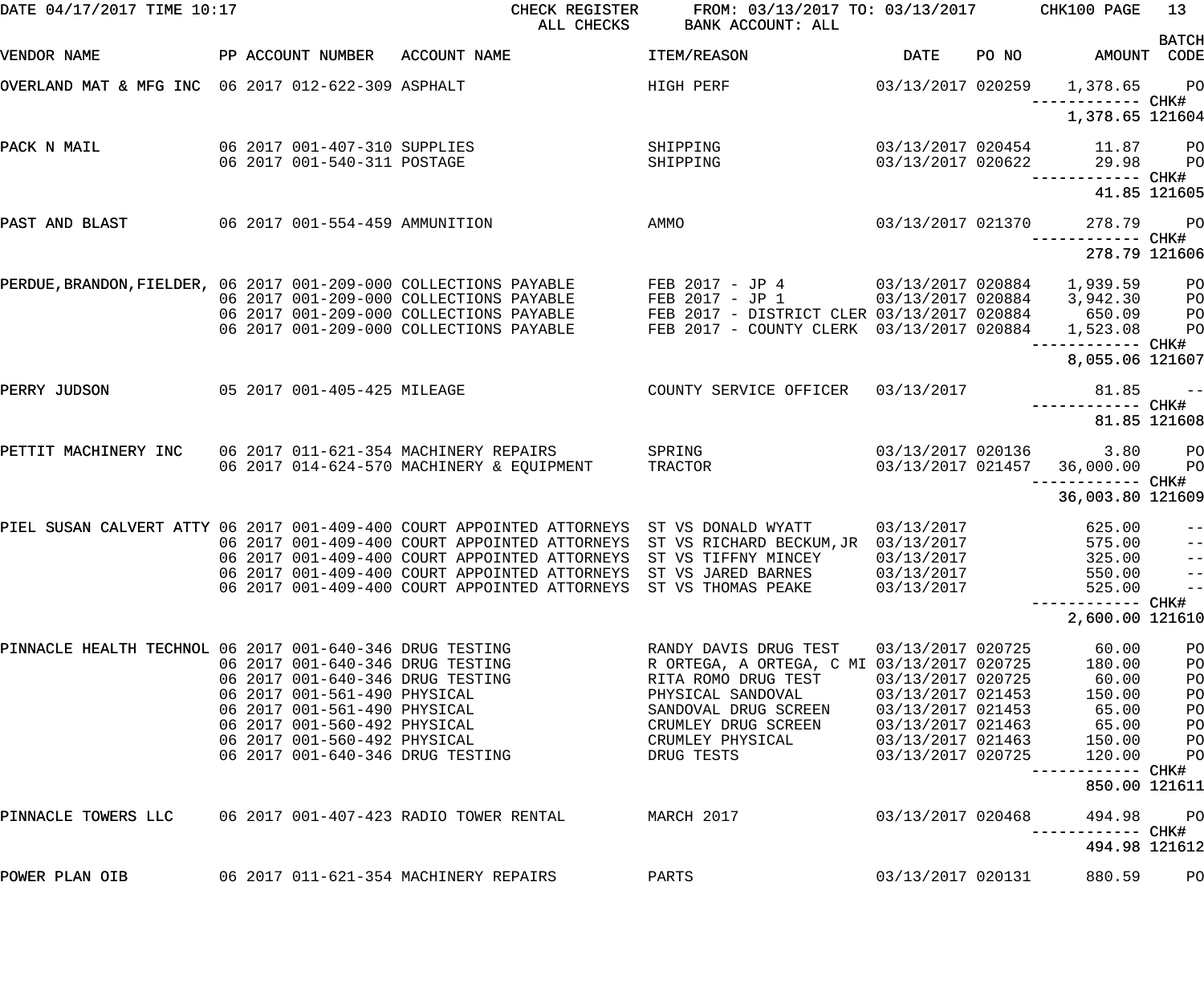| DATE 04/17/2017 TIME 10:17                              |                                                          | CHECK REGISTER<br>ALL CHECKS                                                                                                                                                                                                                                                                                                                                                                                                     | FROM: 03/13/2017 TO: 03/13/2017 CHK100 PAGE<br>BANK ACCOUNT: ALL                                                                                                                                                                                               |                                                                                                                                                                                                                                                                                                                         |       |                                                                                                                                                                                                                                                    | 14                                                                               |
|---------------------------------------------------------|----------------------------------------------------------|----------------------------------------------------------------------------------------------------------------------------------------------------------------------------------------------------------------------------------------------------------------------------------------------------------------------------------------------------------------------------------------------------------------------------------|----------------------------------------------------------------------------------------------------------------------------------------------------------------------------------------------------------------------------------------------------------------|-------------------------------------------------------------------------------------------------------------------------------------------------------------------------------------------------------------------------------------------------------------------------------------------------------------------------|-------|----------------------------------------------------------------------------------------------------------------------------------------------------------------------------------------------------------------------------------------------------|----------------------------------------------------------------------------------|
| VENDOR NAME                                             |                                                          | PP ACCOUNT NUMBER ACCOUNT NAME TEM/REASON                                                                                                                                                                                                                                                                                                                                                                                        |                                                                                                                                                                                                                                                                | DATE                                                                                                                                                                                                                                                                                                                    | PO NO |                                                                                                                                                                                                                                                    | <b>BATCH</b><br>AMOUNT CODE                                                      |
|                                                         |                                                          |                                                                                                                                                                                                                                                                                                                                                                                                                                  |                                                                                                                                                                                                                                                                |                                                                                                                                                                                                                                                                                                                         |       | 880.59 121613                                                                                                                                                                                                                                      |                                                                                  |
| PROTECTION ONE ALARM MO 06 2017 001-409-460 RENT        |                                                          | MARCH 2017                                                                                                                                                                                                                                                                                                                                                                                                                       |                                                                                                                                                                                                                                                                | 03/13/2017 020306                                                                                                                                                                                                                                                                                                       |       | 66.08<br>----------- CHK#                                                                                                                                                                                                                          | <b>PO</b>                                                                        |
|                                                         |                                                          |                                                                                                                                                                                                                                                                                                                                                                                                                                  |                                                                                                                                                                                                                                                                |                                                                                                                                                                                                                                                                                                                         |       |                                                                                                                                                                                                                                                    | 66.08 121614                                                                     |
|                                                         |                                                          | PUBLIC AGENCY TRAINING 06 2017 001-560-429 TRAINING & SCHOOLS TRAINIG FOR PHELPS & DAN 03/13/2017 019637                                                                                                                                                                                                                                                                                                                         |                                                                                                                                                                                                                                                                |                                                                                                                                                                                                                                                                                                                         |       | 590.00                                                                                                                                                                                                                                             | <b>PO</b>                                                                        |
|                                                         |                                                          |                                                                                                                                                                                                                                                                                                                                                                                                                                  |                                                                                                                                                                                                                                                                |                                                                                                                                                                                                                                                                                                                         |       | 590.00 121615                                                                                                                                                                                                                                      |                                                                                  |
|                                                         |                                                          | RAMON EMMA GUZMAN 600 000 2017 001-409-400 COURT APPOINTED ATTORNEYS ST VS ZACHARY MITCHELL 63/13/2017                                                                                                                                                                                                                                                                                                                           |                                                                                                                                                                                                                                                                |                                                                                                                                                                                                                                                                                                                         |       | 500.00<br>------------ CHK#                                                                                                                                                                                                                        | $\sim$ $ -$                                                                      |
|                                                         |                                                          |                                                                                                                                                                                                                                                                                                                                                                                                                                  |                                                                                                                                                                                                                                                                |                                                                                                                                                                                                                                                                                                                         |       | 500.00 121616                                                                                                                                                                                                                                      |                                                                                  |
| RED THE UNIFORM TAILOR 06 2017 001-540-392 UNIFORMS     | 06 2017 001-540-330 FUEL<br>06 2017 001-540-392 UNIFORMS | RED RIVER FARM CO-OP IN 06 2017 001-551-330 FUEL<br>06 2017 001-510-330 FUEL<br>06 2017 001-554-330 FUEL<br>06 2017 001-476-330 FUEL<br>06 2017 011-621-330 FUEL & OIL<br>06 2017 011-621-444 GAS<br>06 2017 01-407-330 FUEL<br>07 2017 028-571-330<br>06 2017 014-624-300 SUPPLIES & HARDWARE<br>06 2017 014-624-330 FUEL & OIL<br>06 2017 013-623-330 FUEL & OIL<br>06 2017 001-560-330 FUEL<br>06 2017 012-622-330 FUEL & OIL | FUEL FEB 2017<br>FUEL FEB 2017<br>FUEL FEB 2017<br>FUEL FEB 2017<br>FUEL FEB 2017<br>PROPANE FEB 2017<br>FUEL FEB 2017<br>FUEL FEB 2017<br>FUEL FEB 2017<br>SUPPLIES<br>FUEL FEB 2017<br>FUEL FEB 2017<br>FUEL FEB 2017<br>FUEL FEB 2017<br>UNIFORMS<br>JACKET | 03/13/2017 020458<br>03/13/2017 020504<br>03/13/2017 020461<br>03/13/2017 020537<br>03/13/2017 020122<br>03/13/2017 020122<br>03/13/2017 020457<br>03/13/2017 019837<br>03/13/2017 020225<br>03/13/2017 020321<br>03/13/2017 020321<br>03/13/2017 020415<br>03/13/2017 020223<br>03/13/2017 020251<br>03/13/2017 020224 |       | 65.30<br>114.50<br>32.50<br>43.28<br>2,289.90<br>286.60<br>$\frac{200}{149.62}$<br>38.00<br>4,195.34<br>125.89<br>16,454.09<br>2,492.19<br>7,538.37<br>7,639.05<br>41, 464. 63 121617<br>03/13/2017 020224 236.97 PO<br>138.99 PO<br>375.96 121618 | PO<br>PO<br>PO<br>PO<br>PO<br>PO<br>PO<br>PO<br>PO<br>PO<br>PO<br>PO<br>PO<br>PO |
|                                                         |                                                          |                                                                                                                                                                                                                                                                                                                                                                                                                                  | MILEAGE FEB                                                                                                                                                                                                                                                    | 03/13/2017                                                                                                                                                                                                                                                                                                              |       | ------------ CHK#                                                                                                                                                                                                                                  | $29.42 - -$<br>29.42 121619                                                      |
| ROMCO EQUIPMENT CO 6 2017 012-622-354 MACHINERY REPAIRS |                                                          |                                                                                                                                                                                                                                                                                                                                                                                                                                  | COMPRESSOR                                                                                                                                                                                                                                                     |                                                                                                                                                                                                                                                                                                                         |       | 03/13/2017 020250 1,384.58 PO<br>------------ CHK#                                                                                                                                                                                                 |                                                                                  |
|                                                         |                                                          |                                                                                                                                                                                                                                                                                                                                                                                                                                  |                                                                                                                                                                                                                                                                |                                                                                                                                                                                                                                                                                                                         |       | 1,384.58 121620                                                                                                                                                                                                                                    |                                                                                  |
| SAFE SOFTWARE                                           |                                                          | 06 2017 001-503-390 SUBSCRIPTIONS                                                                                                                                                                                                                                                                                                                                                                                                | SAFE SEPTIC LICENSE INCL 03/13/2017 021478                                                                                                                                                                                                                     |                                                                                                                                                                                                                                                                                                                         |       | 1,800.00 PO<br>----------- CHK#                                                                                                                                                                                                                    |                                                                                  |
|                                                         |                                                          |                                                                                                                                                                                                                                                                                                                                                                                                                                  |                                                                                                                                                                                                                                                                |                                                                                                                                                                                                                                                                                                                         |       | 1,800.00 121621                                                                                                                                                                                                                                    |                                                                                  |
| SAFEWAY                                                 |                                                          | 06 2017 001-561-391 PRISONER MEDICAL CARE      1 INMATE RX                03/13/2017 021483        6.80     PO<br>06 2017 001-465-184 DISTRICT GRAND JURY COFFEE AND CUPS FOR GRAN 03/13/2017 021581                                                                                                                                                                                                                             |                                                                                                                                                                                                                                                                |                                                                                                                                                                                                                                                                                                                         |       |                                                                                                                                                                                                                                                    | 25.95 PO                                                                         |
|                                                         |                                                          |                                                                                                                                                                                                                                                                                                                                                                                                                                  |                                                                                                                                                                                                                                                                |                                                                                                                                                                                                                                                                                                                         |       |                                                                                                                                                                                                                                                    | 32.75 121622                                                                     |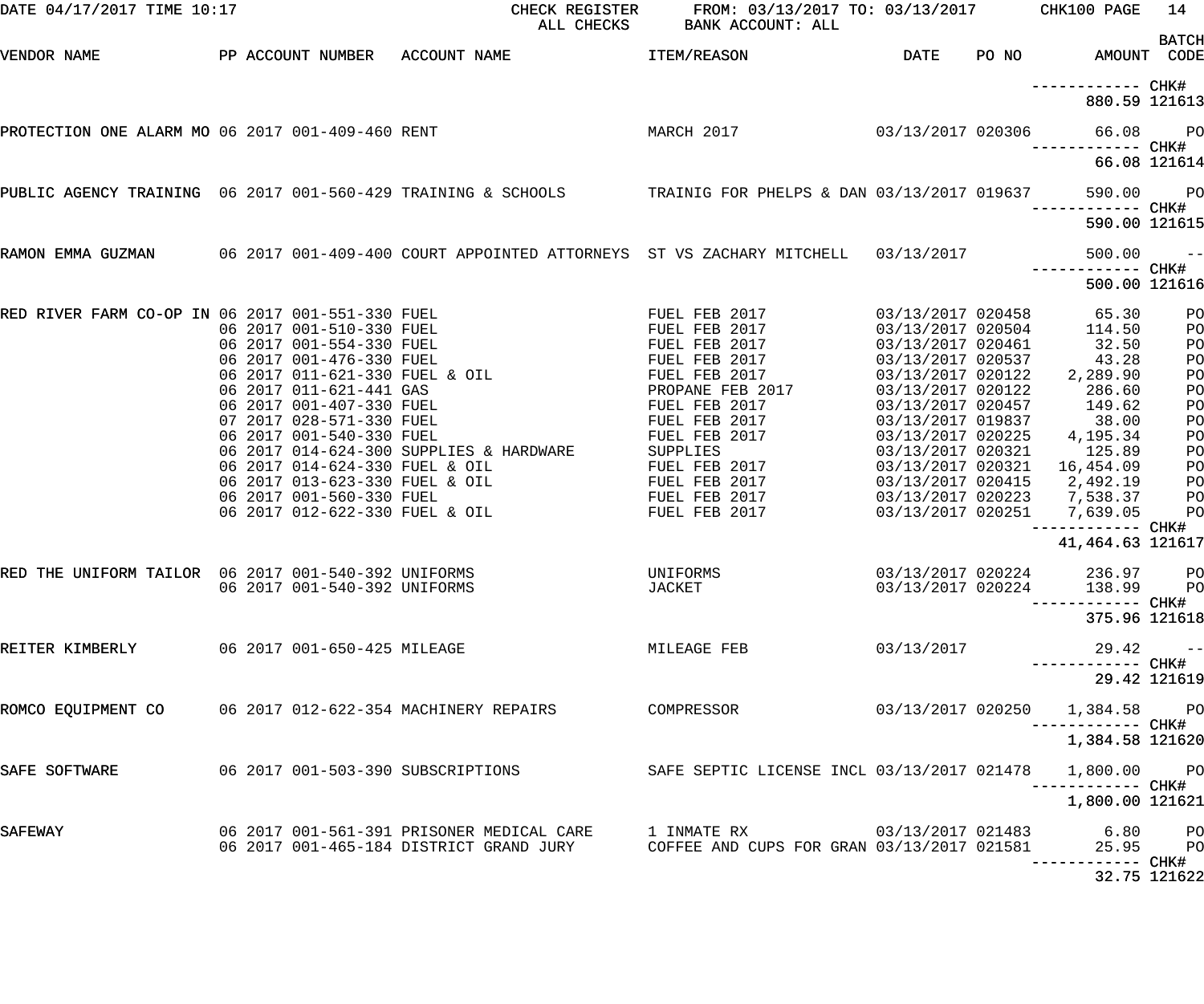| DATE 04/17/2017 TIME 10:17                                      |                               | CHECK REGISTER<br>ALL CHECKS                                                                                                                                                      | FROM: 03/13/2017 TO: 03/13/2017 CHK100 PAGE<br>BANK ACCOUNT: ALL                                                                        |                                                                                                       |       |                                           | 15                                     |
|-----------------------------------------------------------------|-------------------------------|-----------------------------------------------------------------------------------------------------------------------------------------------------------------------------------|-----------------------------------------------------------------------------------------------------------------------------------------|-------------------------------------------------------------------------------------------------------|-------|-------------------------------------------|----------------------------------------|
| VENDOR NAME                                                     | PP ACCOUNT NUMBER             | ACCOUNT NAME                                                                                                                                                                      | ITEM/REASON                                                                                                                             | <b>DATE</b>                                                                                           | PO NO |                                           | <b>BATCH</b><br>AMOUNT CODE            |
| SCHAD & PULTE WELDING S 06 2017 014-624-300 SUPPLIES & HARDWARE | 06 2017 001-540-347 OXYGEN    | 06 2017 001-510-450 BUILDING MAINTENANCE<br>06 2017 001-510-450 BUILDING MAINTENANCE<br>06 2017 001-510-450 BUILDING MAINTENANCE                                                  | OXYGEN<br>OXYGEN<br>WELDING SUPPLIES<br>POLIFAM DISKS<br>ANGLE PLUGS                                                                    | 03/13/2017 020385<br>03/13/2017 020218<br>03/13/2017 020481<br>03/13/2017 020481<br>03/13/2017 020481 |       | 19.00<br>52.00<br>67.05<br>42.80<br>48.14 | PO<br>PO<br>PO<br>PO<br>PO             |
|                                                                 |                               |                                                                                                                                                                                   |                                                                                                                                         |                                                                                                       |       | ------------ CHK#<br>228.99 121623        |                                        |
| SCHILLING TIRE & AUTO 06 2017 014-624-303 TIRES & TIRE REPAIRS  |                               |                                                                                                                                                                                   | TIRES                                                                                                                                   | 03/13/2017 020379                                                                                     |       | 231.88<br>------------ CHK#               | <b>PO</b>                              |
|                                                                 |                               |                                                                                                                                                                                   |                                                                                                                                         |                                                                                                       |       | 231.88 121624                             |                                        |
| SCOTT MERRIMAN INC                                              |                               | 06 2017 001-476-310 OFFICE SUPPLIES<br>06 2017 001-476-310 OFFICE SUPPLIES<br>06 2017 001-499-300 VOTER CERTIFICATES                                                              | SHIPPING FOR 400 FILE FO 03/13/2017 020921<br>FORM#CDF-3 LEGAL SIZE GR 03/13/2017 020921<br>1000 VOTER APPS @\$341.43 03/13/2017 021347 |                                                                                                       |       | 32.00<br>348.00<br>364.43                 | P <sub>O</sub><br>P <sub>O</sub><br>PO |
|                                                                 |                               |                                                                                                                                                                                   |                                                                                                                                         |                                                                                                       |       | 744.43 121625                             |                                        |
| SELF RADIO INC                                                  |                               | 06 2017 001-540-422 RADIO & COMMUNICATIONS<br>06 2017 001-540-422 RADIO & COMMUNICATIONS                                                                                          | REWIRE RADIOS<br>EQUIPMENT FOR 4907                                                                                                     | 03/13/2017 020212<br>03/13/2017 021359                                                                |       | 209.00<br>2,225.10<br>—————————— CHK#     | P <sub>O</sub><br>P <sub>O</sub>       |
|                                                                 |                               |                                                                                                                                                                                   |                                                                                                                                         |                                                                                                       |       | 2,434.10 121626                           |                                        |
| SEWELL USELTON INSURANC 06 2017 001-561-480 BONDS - EMPLOYEES   | 06 2017 001-450-480 BONDS     |                                                                                                                                                                                   | JAILER BOND SANDOVAL 03/13/2017 021462<br>BOND FOR NEW DISTRICT CL 03/13/2017 021498                                                    |                                                                                                       |       | 92.50<br>518.00<br>—————————— CHK#        | P <sub>O</sub><br>P <sub>O</sub>       |
|                                                                 |                               |                                                                                                                                                                                   |                                                                                                                                         |                                                                                                       |       | 610.50 121627                             |                                        |
| SHERWIN WILLIAMS CO                                             |                               | 06 2017 001-510-450 BUILDING MAINTENANCE<br>06 2017 001-510-450 BUILDING MAINTENANCE                                                                                              | PAINT<br>PAINT                                                                                                                          | 03/13/2017 020492<br>03/13/2017 020492                                                                |       | 110.19<br>21.30<br>—————————— CHK#        | P <sub>O</sub><br>P <sub>O</sub>       |
|                                                                 |                               |                                                                                                                                                                                   |                                                                                                                                         |                                                                                                       |       | 131.49 121628                             |                                        |
|                                                                 |                               | SHIPMAN JUDGE L DEE 30 2017 001-465-180 SPECIAL DISTRICT JUDGE 3 ASSIGNED JUDGE L.DEE SHI 03/13/2017 021582                                                                       |                                                                                                                                         |                                                                                                       |       | 45.35 PO                                  |                                        |
|                                                                 |                               |                                                                                                                                                                                   |                                                                                                                                         |                                                                                                       |       |                                           | 45.35 121629                           |
| SPARKLETTS AND SIERRA S 06 2017 001-458-499 MISCELLANEOUS       |                               |                                                                                                                                                                                   | BOTTLED WATER                                                                                                                           | 03/13/2017 021548                                                                                     |       | 15.19 PO                                  |                                        |
|                                                                 |                               |                                                                                                                                                                                   |                                                                                                                                         |                                                                                                       |       | 15.19 121630                              |                                        |
| SUDDENLINK                                                      | 06 2017 001-540-420 TELEPHONE | 06 2017 059-562-499 MISCELLANEOUS                                                                                                                                                 | EMS 305 S CHESTNUT<br>JAIL CABLE                                                                                                        | 03/13/2017<br>03/13/2017 021573                                                                       |       | $126.03 - -$<br>408.87 PO                 |                                        |
|                                                                 |                               |                                                                                                                                                                                   |                                                                                                                                         |                                                                                                       |       | 534.90 121631                             |                                        |
|                                                                 |                               | SULLIVANT BILL ATTY 06 2017 001-409-400 COURT APPOINTED ATTORNEYS ST VS ANDY D PRICE 03/13/2017<br>06 2017 001-409-400 COURT APPOINTED ATTORNEYS ST VS DERRICK W BIGGS 03/13/2017 |                                                                                                                                         |                                                                                                       |       | 370.00 −−<br>490.00 −−                    |                                        |
|                                                                 |                               |                                                                                                                                                                                   |                                                                                                                                         |                                                                                                       |       | 860.00 121632                             |                                        |
|                                                                 |                               | SUPERIOR ENERGY SERVICE 06 2017 001-409-379 TAX ABATEMENT REFUND 2016 PROPERTY TAX REBATE 03/13/2017 021526 138,311.00 PO                                                         |                                                                                                                                         |                                                                                                       |       | -----------         CHK#                  |                                        |
|                                                                 |                               |                                                                                                                                                                                   |                                                                                                                                         |                                                                                                       |       | 138,311.00 121633                         |                                        |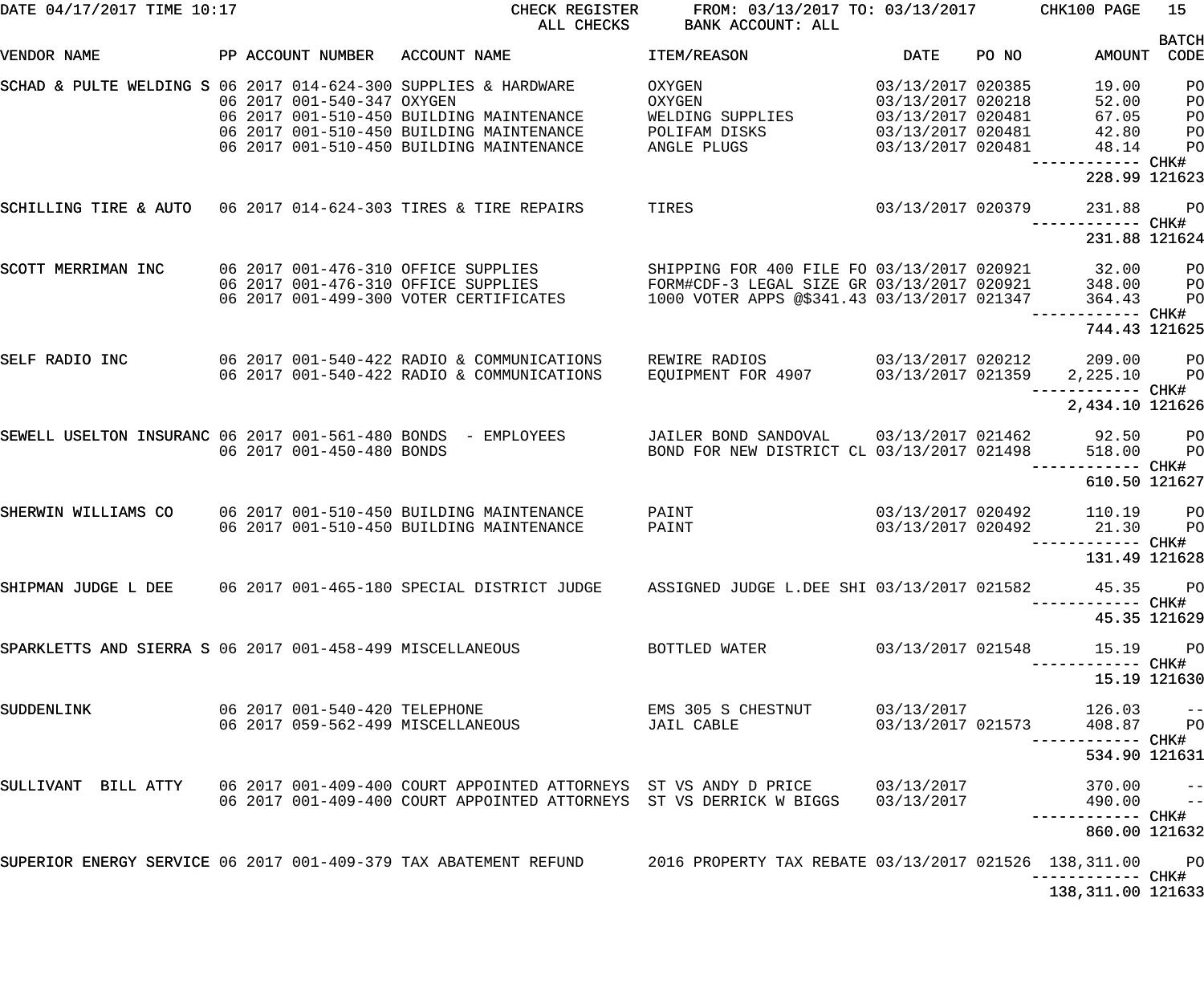| DATE 04/17/2017 TIME 10:17                                      |  |                                                          | CHECK REGISTER<br>ALL CHECKS                                                                                                                       | FROM: 03/13/2017 TO: 03/13/2017 CHK100 PAGE<br>BANK ACCOUNT: ALL |                                        |       |                                            | 16                               |
|-----------------------------------------------------------------|--|----------------------------------------------------------|----------------------------------------------------------------------------------------------------------------------------------------------------|------------------------------------------------------------------|----------------------------------------|-------|--------------------------------------------|----------------------------------|
| VENDOR NAME                                                     |  | PP ACCOUNT NUMBER                                        | ACCOUNT NAME                                                                                                                                       | ITEM/REASON                                                      | DATE                                   | PO NO | AMOUNT                                     | <b>BATCH</b><br>CODE             |
|                                                                 |  |                                                          | TASER INTERNATIONAL INC 06 2017 058-560-457 MACHINERY&EQUIP-NON CAPITA SHIPPING<br>06   2017  058-560-457   MACHINERY&EQUIP-NON CAPITA BODY CAMERA |                                                                  | 03/13/2017 021394<br>03/13/2017 021394 |       | 12.96<br>399.00<br>------------ CHK#       | PO<br>P <sub>O</sub>             |
|                                                                 |  |                                                          |                                                                                                                                                    |                                                                  |                                        |       | 411.96 121634                              |                                  |
| TATUM LEE                                                       |  |                                                          | 06 2017 001-409-400 COURT APPOINTED ATTORNEYS ITIO MKH & PLR 63/13/2017                                                                            |                                                                  |                                        |       | 635.00                                     | $\sim$ $ -$                      |
|                                                                 |  |                                                          |                                                                                                                                                    |                                                                  |                                        |       | 635.00 121635                              |                                  |
| TEEX-EMERGENCY SERV. TR 06 2017 001-543-427 CONFERENCE EXPENSE  |  |                                                          |                                                                                                                                                    | RAY FLETCHER                                                     | 03/13/2017 021445                      |       | 195.00 PO                                  |                                  |
|                                                                 |  |                                                          |                                                                                                                                                    |                                                                  |                                        |       | 195.00 121636                              |                                  |
| TEXAS ASSOCIATION OF CO 06 2017 001-409-412 LEGAL EXPENSES      |  |                                                          | 06 2017 001-409-412 LEGAL EXPENSES                                                                                                                 | VALLEY VIEW<br>EMPLOYEE                                          | 03/13/2017 021150                      |       | 574.03 PO<br>03/13/2017 021150 3,400.75 PO |                                  |
|                                                                 |  |                                                          |                                                                                                                                                    |                                                                  |                                        |       | --------- CHK#<br>3,974.78 121637          |                                  |
| TEXAS CENTER FOR THE JU 06 2017 001-426-590 BOOKS               |  |                                                          |                                                                                                                                                    | 2016 BENCH BOOK                                                  |                                        |       | 03/13/2017 020831 45.00 PO                 | ----- CHK#                       |
|                                                                 |  |                                                          |                                                                                                                                                    |                                                                  |                                        |       | 45.00 121638                               |                                  |
| TEXAS DEPARTMENT OF MOT 06 2017 001-560-354 VEHICLE MAINTENANCE |  |                                                          |                                                                                                                                                    | INSPECTION UNIT 27                                               |                                        |       | 03/13/2017 021488 7.50 PO                  |                                  |
|                                                                 |  |                                                          |                                                                                                                                                    |                                                                  |                                        |       |                                            | 7.50 121639                      |
|                                                                 |  |                                                          | TEXAS DEPT OF HEALTH-BV 06 2017 001-340-700 DISTRICT CLERK TILL E R W                                                                              |                                                                  | 03/13/2017                             |       | 15.00                                      | $\sim$ $ -$                      |
|                                                                 |  |                                                          |                                                                                                                                                    |                                                                  |                                        |       | 15.00 121640                               |                                  |
|                                                                 |  |                                                          | TEXAS DEPT OF STATE HEA 06 2017 001-208-000 DUE TO OTHER GOVERNMENTS                                                                               | REMOTE BIRTH ACCESS                                              | 03/13/2017                             |       | 135.42                                     | $\sim$ $ -$                      |
|                                                                 |  |                                                          |                                                                                                                                                    |                                                                  |                                        |       | 135.42 121641                              |                                  |
| TEXAS ROAD AND SIGN SUP 06 2017 011-621-300 SUPPLIES & HARDWARE |  |                                                          |                                                                                                                                                    | ROAD SIGNS                                                       | 03/13/2017 021485                      |       | 192.22                                     | <b>PO</b>                        |
|                                                                 |  |                                                          |                                                                                                                                                    |                                                                  |                                        |       | 192.22 121642                              |                                  |
| TG WHITTON CO INC                                               |  |                                                          | 06 2017 012-622-354 MACHINERY REPAIRS                                                                                                              | REPAIRS                                                          | 03/13/2017 020245                      |       | 95.00<br>----------- CHK#                  | P <sub>O</sub>                   |
|                                                                 |  |                                                          |                                                                                                                                                    |                                                                  |                                        |       | 95.00 121643                               |                                  |
| THOMPSON J R INC                                                |  | 06 2017 011-621-302 GRAVEL<br>06 2017 011-621-302 GRAVEL |                                                                                                                                                    | 1 1/2" CRUSHER RUN<br>1 1/2" CRUSHER RUN                         | 03/13/2017 020215<br>03/13/2017 020215 |       | 2,366.46<br>1,340.82                       | P <sub>O</sub><br>P <sub>O</sub> |
|                                                                 |  | 06 2017 011-621-302 GRAVEL<br>06 2017 011-621-302 GRAVEL |                                                                                                                                                    | 1 1/2" CRUSHER RUN<br>1 1/2" CRUSHER RUN                         | 03/13/2017 020215<br>03/13/2017 020215 |       | 1,888.86<br>2,498.94                       | PO<br>PO                         |
|                                                                 |  | 06 2017 011-621-302 GRAVEL                               |                                                                                                                                                    | 1 1/2" CRUSHER RUN                                               | 03/13/2017 020215                      |       | 2,461.38                                   | P <sub>O</sub>                   |
|                                                                 |  | 06 2017 011-621-302 GRAVEL<br>06 2017 014-624-302 GRAVEL |                                                                                                                                                    | 1 1/2" CRUSHER RUN<br>#2 FLEX                                    | 03/13/2017 020215<br>03/13/2017 020238 |       | 2,037.18<br>6,024.04                       | PO<br>P <sub>O</sub>             |
|                                                                 |  | 06 2017 014-624-302 GRAVEL                               |                                                                                                                                                    | #2 FLEX                                                          | 03/13/2017 020238                      |       | 2,882.68                                   | P <sub>O</sub>                   |
|                                                                 |  | 06 2017 014-624-302 GRAVEL                               |                                                                                                                                                    | #2 FLEX                                                          | 03/13/2017 020238                      |       | 2,183.85                                   | PO                               |
|                                                                 |  | 06 2017 014-624-302 GRAVEL                               |                                                                                                                                                    | #2 FLEX                                                          | 03/13/2017 020238                      |       | 5,055.35                                   | PO                               |
|                                                                 |  |                                                          |                                                                                                                                                    |                                                                  |                                        |       |                                            |                                  |

28,739.56 121644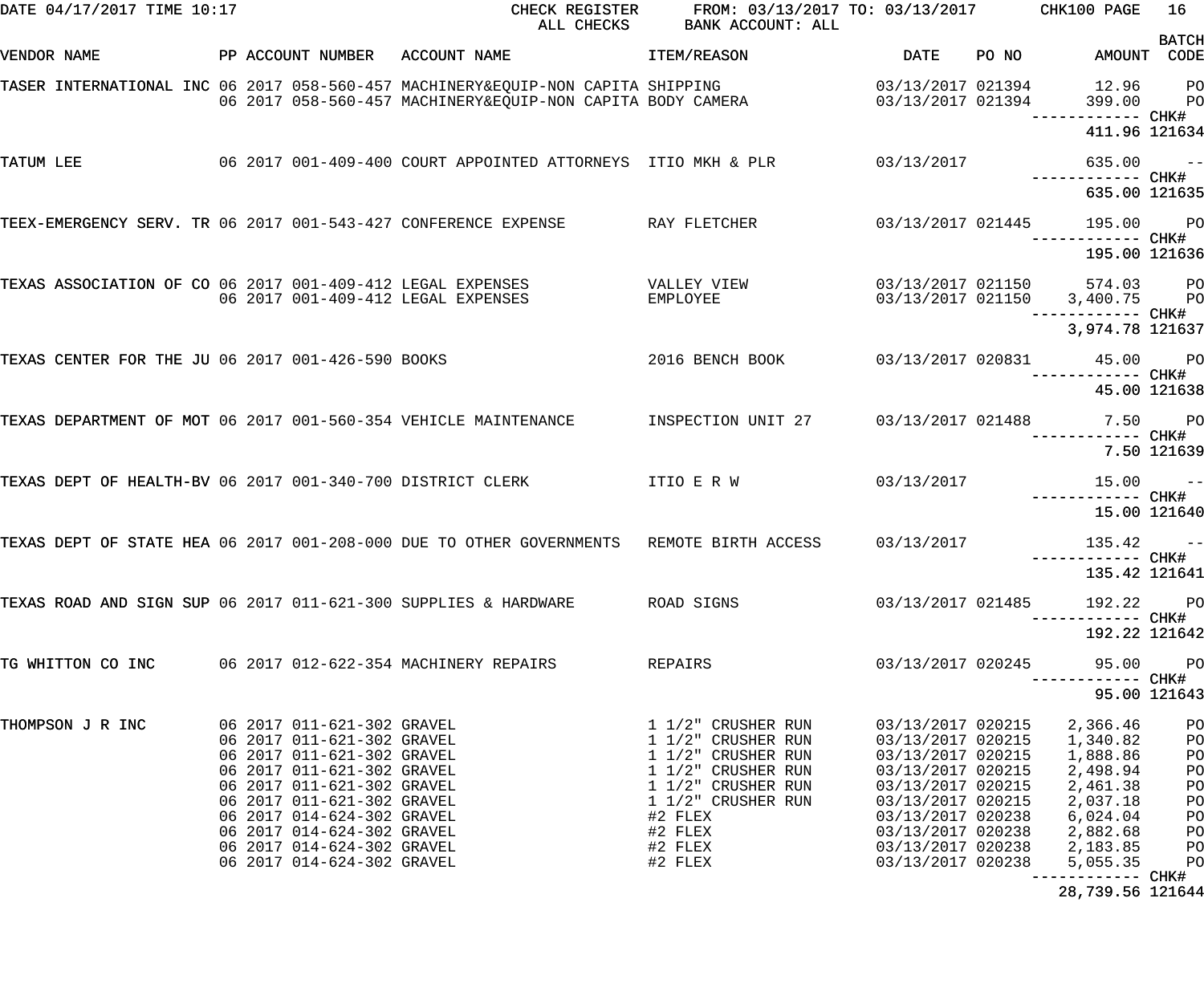| DATE 04/17/2017 TIME 10:17 |                                                                 | CHECK REGISTER<br>ALL CHECKS                                                                                                                                                                                                                                                                                                                                                                               | FROM: 03/13/2017 TO: 03/13/2017 CHK100 PAGE<br>BANK ACCOUNT: ALL |                          |                                                          | 17                                                                         |
|----------------------------|-----------------------------------------------------------------|------------------------------------------------------------------------------------------------------------------------------------------------------------------------------------------------------------------------------------------------------------------------------------------------------------------------------------------------------------------------------------------------------------|------------------------------------------------------------------|--------------------------|----------------------------------------------------------|----------------------------------------------------------------------------|
| VENDOR NAME                | PP ACCOUNT NUMBER ACCOUNT NAME                                  |                                                                                                                                                                                                                                                                                                                                                                                                            | <b>ITEM/REASON</b>                                               | DATE                     | PO NO AMOUNT CODE                                        | <b>BATCH</b>                                                               |
|                            |                                                                 | TOOLS PLUS INDUSTRIES 06 2017 014-624-300 SUPPLIES & HARDWARE SUPPLIES                                                                                                                                                                                                                                                                                                                                     | 03/13/2017 020373                                                |                          | 113.92 PO<br>------------ CHK#                           |                                                                            |
|                            |                                                                 |                                                                                                                                                                                                                                                                                                                                                                                                            |                                                                  |                          | 113.92 121645                                            |                                                                            |
|                            |                                                                 | TRACTOR SUPPLY PLAN 06 2017 012-622-300 SUPPLIES & HARDWARE TRAILER LIGHT KIT 03/13/2017 020244 28.98                                                                                                                                                                                                                                                                                                      |                                                                  |                          | ------------ CHK#                                        | <b>PO</b>                                                                  |
|                            |                                                                 |                                                                                                                                                                                                                                                                                                                                                                                                            |                                                                  |                          | 28.98 121646                                             |                                                                            |
|                            | 06 2017 001-411-310 SUPPLIES                                    | TRANSUNION RISK AND ALT 06 2017 001-476-495 TRIAL EXPENSE TRING FEB 2017<br><b>FEB 2017</b>                                                                                                                                                                                                                                                                                                                |                                                                  |                          | 03/13/2017 020462 19.10 16<br>03/13/2017 020462 43.00 16 |                                                                            |
|                            |                                                                 |                                                                                                                                                                                                                                                                                                                                                                                                            |                                                                  |                          | 62.10 121647                                             |                                                                            |
| ULINE                      |                                                                 | 06 2017 041-650-310 SUPPLIES KRAFT PAPER                                                                                                                                                                                                                                                                                                                                                                   | 03/13/2017 020117                                                |                          | 235.83<br>------------ CHK#                              | <b>PO</b>                                                                  |
|                            |                                                                 |                                                                                                                                                                                                                                                                                                                                                                                                            |                                                                  |                          | 235.83 121648                                            |                                                                            |
|                            |                                                                 | UNIFIRST HOLDINGS INC   06 2017 012-622-392 UNIFORMS - EMPLOYEES & PRI UNIFORMS                     03/13/2017<br>06 2017 012-622-392 UNIFORMS - EMPLOYEES & PRI UNIFORMS                               03/13/2017 020239<br>06 2017 011-621-392 UNIFORMS - EMPLOYEES & PRI UNIFORMS<br>06 2017 011-621-392 UNIFORMS - EMPLOYEES & PRI UNIFORMS<br>06 2017 012-622-392 UNIFORMS - EMPLOYEES & PRI UNIFORMS | 03/13/2017 020222<br>03/13/2017 020222<br>03/13/2017 020239      |                          | 61.30<br>61.30<br>56.90<br>56.90<br>61.30                | P <sub>O</sub><br>P <sub>O</sub><br>P <sub>O</sub><br>PO<br>P <sub>O</sub> |
|                            |                                                                 |                                                                                                                                                                                                                                                                                                                                                                                                            |                                                                  |                          | ------------ CHK#<br>297.70 121649                       |                                                                            |
|                            | 06 2017 001-510-300 SUPPLIES                                    | WAGNER SUPPLY COMPANY 06 2017 001-540-310 OFFICE SUPPLIES WATER WATER 03/13/2017 020203<br>06 2017 001-510-300 SUPPLIES CAUNDRY SOAP 03/13/2017 020502 79.35<br>06 2017 001-510-300 SUPPLIES                                                                                                                                                                                                               | LAUNDRY SOAP 03/13/2017 020502 56.94<br>LINERS TISSUE            | 03/13/2017 020502        | 371.40<br>374.42                                         | P <sub>O</sub><br>P <sub>O</sub><br>P <sub>O</sub><br>P <sub>O</sub>       |
|                            |                                                                 |                                                                                                                                                                                                                                                                                                                                                                                                            |                                                                  |                          | 882.11 121650                                            |                                                                            |
| WARD TERESA                |                                                                 | 07 2017 028-571-349 PROFESSIONAL FEES OPEN MEETING MINUTES 03/13/2017 021529                                                                                                                                                                                                                                                                                                                               |                                                                  |                          | 93.00 PO<br>--------- CHK#                               |                                                                            |
| WARREN CAT                 | 06 2017 012-622-354 MACHINERY REPAIRS                           |                                                                                                                                                                                                                                                                                                                                                                                                            | PARTS                                                            |                          | 93.00 121651<br>03/13/2017 020241 3,500.88 PO            |                                                                            |
|                            | 06 2017 012-622-354 MACHINERY REPAIRS                           |                                                                                                                                                                                                                                                                                                                                                                                                            | CREDIT                                                           | 03/13/2017               | $1,484.37-$ --                                           |                                                                            |
|                            |                                                                 |                                                                                                                                                                                                                                                                                                                                                                                                            |                                                                  |                          | 2,016.51 121652                                          |                                                                            |
| WASTE MANAGEMENT           | 06 2017 001-510-442 WATER<br>06 2017 012-622-301 TRASH DISPOSAL |                                                                                                                                                                                                                                                                                                                                                                                                            | JP 4 TRASH<br>PCT 2 TRASH                                        | 03/13/2017<br>03/13/2017 | $91.69 - -$<br>$138.93 - -$                              |                                                                            |
|                            |                                                                 |                                                                                                                                                                                                                                                                                                                                                                                                            |                                                                  |                          | 230.62 121653                                            |                                                                            |
| WEAVER STEPHANIE           | 06 2017 001-476-425 MILEAGE                                     |                                                                                                                                                                                                                                                                                                                                                                                                            | MILEAGE                                                          | 03/13/2017               |                                                          | $4.28 - -$                                                                 |
|                            |                                                                 |                                                                                                                                                                                                                                                                                                                                                                                                            |                                                                  |                          |                                                          | 4.28 121654                                                                |
| WILLIAMS ROGER             |                                                                 | 06  2017  001-409-400  COURT APPOINTED ATTORNEYS  ST VS AMANDA COFER                                                                                                                                                                                                                                                                                                                                       |                                                                  | 03/13/2017               | $350.00 - -$                                             |                                                                            |
|                            |                                                                 |                                                                                                                                                                                                                                                                                                                                                                                                            |                                                                  |                          | 350.00 121655                                            |                                                                            |